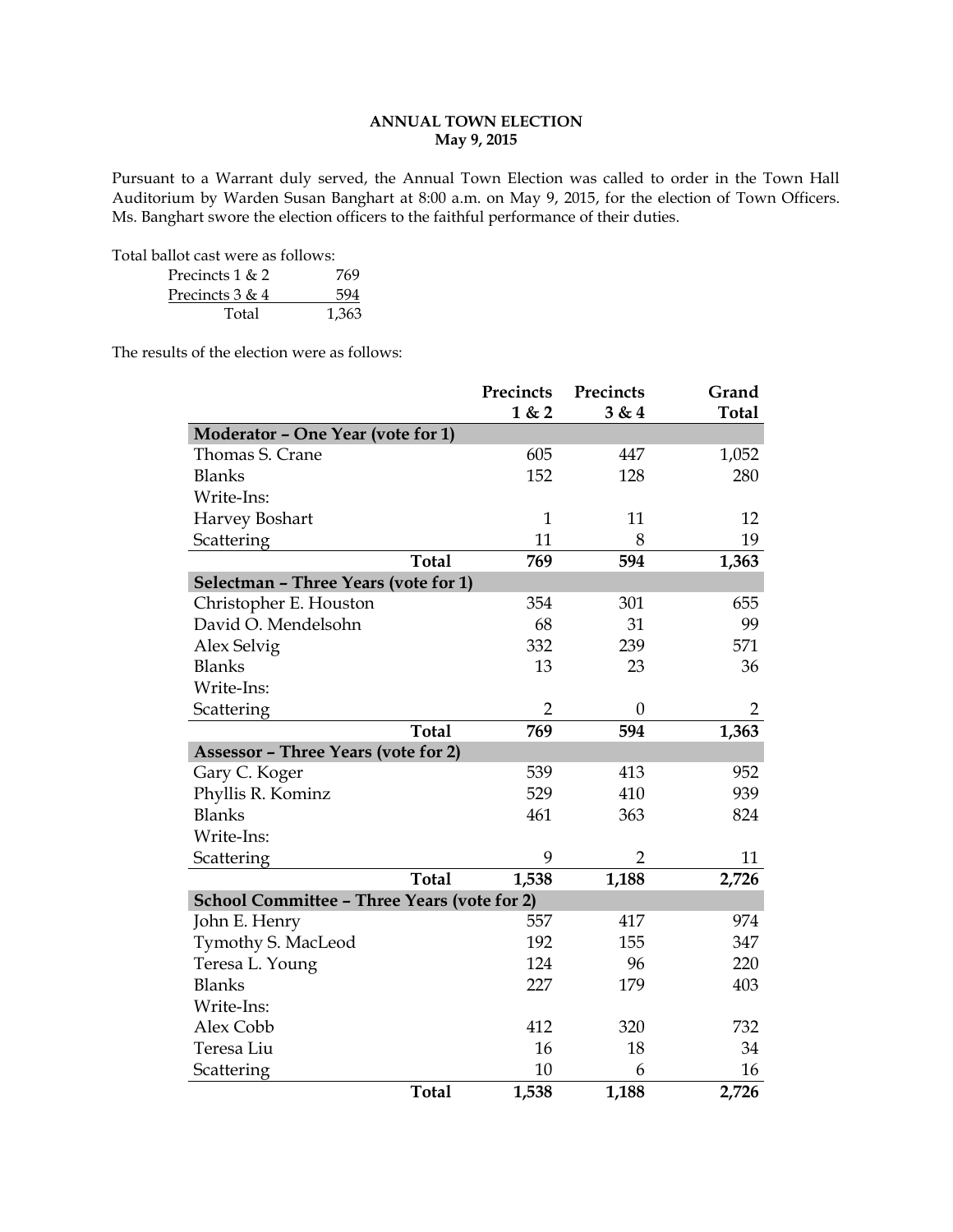| <b>Recreation Commission - Three Years (vote for 2)</b> |              |                |                  |       |
|---------------------------------------------------------|--------------|----------------|------------------|-------|
| Michelle R. Callanan                                    |              | 545            | 428              | 973   |
| Franz Loeber                                            |              | 525            | 421              | 946   |
| <b>Blanks</b>                                           |              | 443            | 330              | 773   |
| Write-Ins:                                              |              |                |                  |       |
| Scattering                                              |              | 12             | 9                | 21    |
| Peter Keating                                           |              | 8              | $\boldsymbol{0}$ | 8     |
| Xinsheng Zhu                                            |              | 5              | 0                | 5     |
|                                                         | <b>Total</b> | 1,538          | 1,188            | 2,725 |
| Recreation Commission - Two Years (vote for 1)          |              |                |                  |       |
| <b>Blanks</b>                                           |              | 716            | 553              | 1,269 |
| Write-Ins:                                              |              |                |                  |       |
| Scattering                                              |              | 35             | 25               | 60    |
| Peter Keating                                           |              | 5              | 7                | 12    |
| Xinsheng Zhu                                            |              | 13             | 9                | 22    |
|                                                         | <b>Total</b> | 769            | 594              | 1,363 |
| Planning Board - Five Years (vote for 1)                |              |                |                  |       |
| David O. Mendelsohn                                     |              | 245            | 232              | 477   |
| Anthony A. Flynn                                        |              | 379            | 228              | 607   |
| <b>Blanks</b>                                           |              | 141            | 132              | 273   |
| Write-Ins:                                              |              |                |                  |       |
| Scattering                                              |              | 4              | 2                | 6     |
|                                                         | <b>Total</b> | 769            | 594              | 1,363 |
| Library Trustees - Three Years (vote for 2)             |              |                |                  |       |
| Joel A. Angiolillo                                      |              | 553            | 422              | 975   |
| Denise Mosher                                           |              | 580            | 462              | 1,042 |
| <b>Blanks</b>                                           |              | 395            | 301              | 696   |
| Write-Ins:                                              |              |                |                  |       |
| Scattering                                              |              | 10             | 3                | 13    |
|                                                         | <b>Total</b> | 1,538          | 1,188            | 2,726 |
| Board of Health - Three Years (vote for 1)              |              |                |                  |       |
| Peter K. Taylor                                         |              | 567            | 439              | 1,006 |
| <b>Blanks</b>                                           |              | 200            | 155              | 355   |
| Write-Ins:                                              |              |                |                  |       |
| Scattering                                              |              | $\overline{2}$ | 0                |       |
|                                                         | <b>Total</b> | 769            | 594              | 1,363 |
| Commissioner of Trust Funds (for 3 years) (vote for 1)  |              |                |                  |       |
| Thomas E. Bator                                         |              | 565            | 433              | 998   |
| <b>Blanks</b>                                           |              | 198            | 161              | 359   |
| Write-Ins:                                              |              |                |                  |       |
| Scattering                                              |              | 6              | 0                | 6     |
|                                                         | <b>Total</b> | 769            | 594              | 1,363 |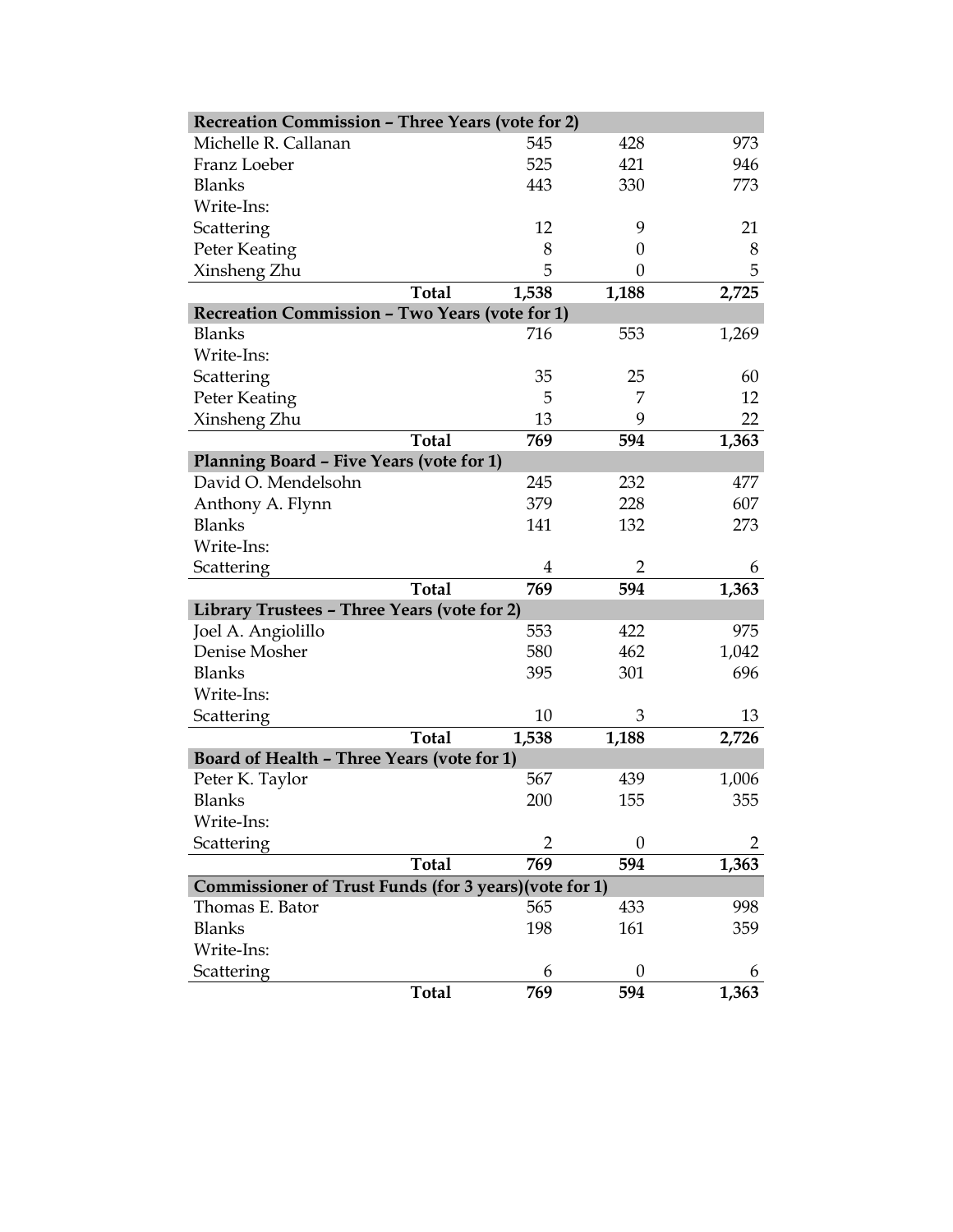| Measurers of Lumber - One Year (vote for not more than three) |       |       |       |       |  |  |
|---------------------------------------------------------------|-------|-------|-------|-------|--|--|
| James K. Barry                                                |       | 530   | 384   | 914   |  |  |
| <b>Robin Peakes Coutts</b>                                    |       | 508   | 380   | 888   |  |  |
| <b>Cameron Gregory Peters</b>                                 |       | 508   | 394   | 902   |  |  |
| Blanks                                                        |       | 742   | 620   | 1,362 |  |  |
| Write-Ins:                                                    |       |       |       |       |  |  |
| Scattering                                                    |       | 19    | 4     | 23    |  |  |
|                                                               | Total | 2,307 | 1,782 | 4,089 |  |  |
| Question No. 1 - Proposition 2 1/2 Debt Exclusion             |       |       |       |       |  |  |
| Yes                                                           |       | 480   | 378   | 858   |  |  |
| N <sub>0</sub>                                                |       | 208   | 143   | 351   |  |  |
| <b>Blanks</b>                                                 |       | 81    | 73    | 154   |  |  |
|                                                               | Total | 769   | 594   | 1,363 |  |  |

### **BALLOT QUESTION NO. 1: PROPOSITION 2½ DEBT EXCLUSION**

Shall the Town of Weston be allowed to exempt from the provisions of Proposition two and one-half, so called, the amounts required to pay for the bond(s) issued in order to design**,** engineer, construct and equip the following, including all costs incidental and related thereto: (1) Field School; (2) DPW Drainage Improvement Projects; and (3) Case Campus Master Plan?

**Yes: 858 No: 351**

## **ANNUAL TOWN MEETING MAY 11, 2015**

Pursuant to a Warrant, duly served, Thomas Crane, the Moderator, called the Annual Town Meeting to order at 7:15 p.m. in the auditorium of the Weston High School. The Moderator declared a quorum present and proceeded with the reading of the Warrant and the Return of Service. The Moderator appointed tellers and the Town Clerk swore them to their duties.

The Moderator welcomed visitors and outlined the change in procedures to be followed. A Majority vote was taken on the procedural changes to the Town Meeting format.

**ARTICLE 1:** Deborah M. Davenport, Town Clerk, read the results of the May 9, 2015, Annual Town Election, of which the results appear in the report of the Town Election above.

Mr. Douglas Gillespie expressed gratitude to retiring elected and volunteer officers of the Town of Weston.

Following is a list of persons who have left or are leaving office whose service to the Town is greatly appreciated and should be duly recognized.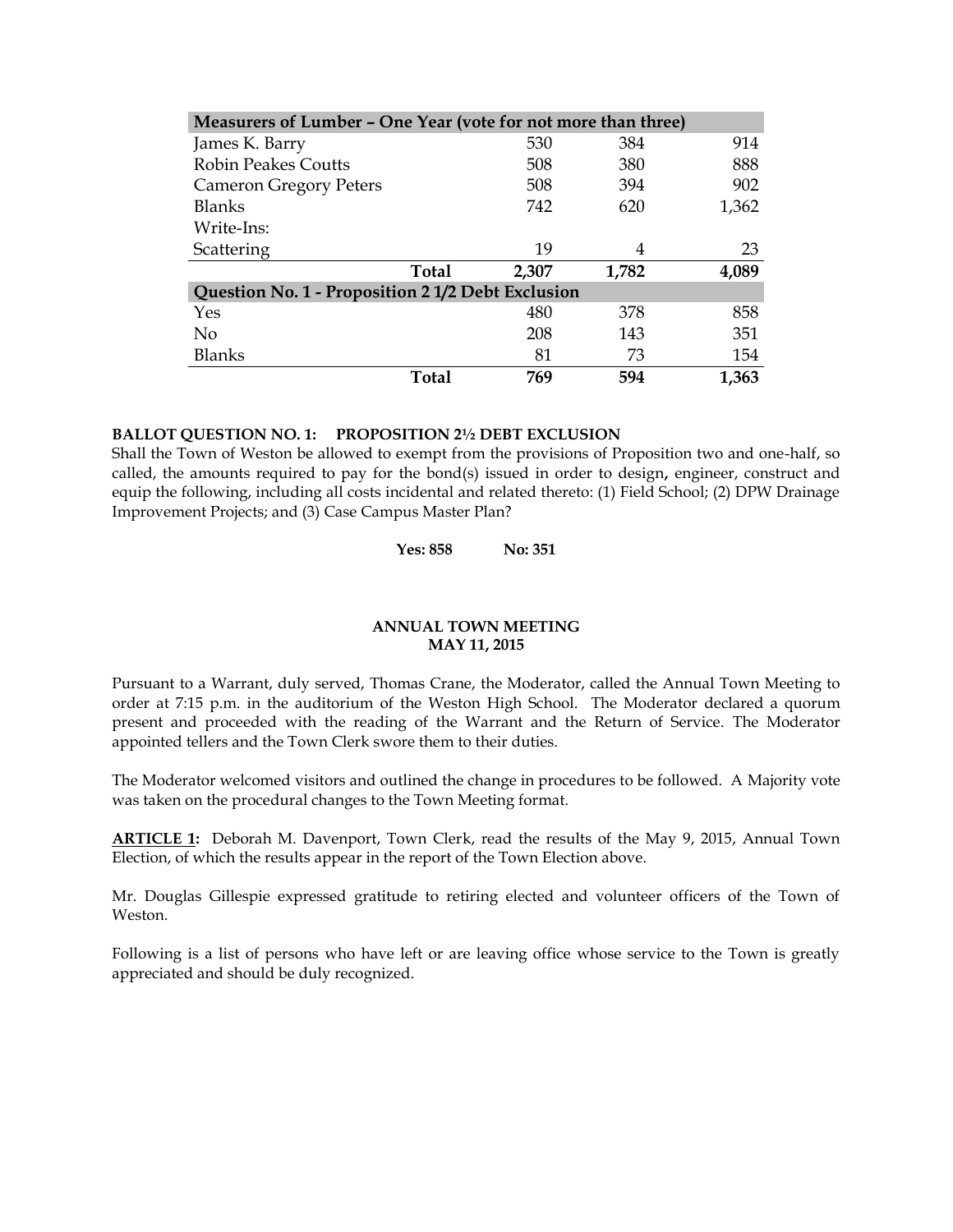| <b>ELECTED BY THE VOTERS</b><br>Elected Officer<br>Served Since<br>Office |                                                              |              |  |  |  |
|---------------------------------------------------------------------------|--------------------------------------------------------------|--------------|--|--|--|
|                                                                           |                                                              |              |  |  |  |
| <b>BOARD OF SELECTMEN</b>                                                 | Edward H. Coburn                                             | 2012         |  |  |  |
| PLANNING BOARD                                                            | David O. Mendelsohn                                          | 2002         |  |  |  |
| RECREATION COMMISSION                                                     | Allison Payne Jones Elvekrog                                 | 2012         |  |  |  |
|                                                                           | Richard Hall<br><b>Alison Slater</b>                         | 2014<br>2012 |  |  |  |
| <b>SCHOOL COMMITTEE</b>                                                   |                                                              | 2006         |  |  |  |
|                                                                           | Richard A. Manley, Jr.<br>Rosemary B. Tomaso                 | 2012         |  |  |  |
|                                                                           | <b>COMMITTEE MEMBERS APPOINTED BY THE BOARD OF SELECTMEN</b> |              |  |  |  |
| Committee                                                                 | Officer                                                      | Served Since |  |  |  |
| AFFORDABLE HOUSING TRUST                                                  | Edward H. Coburn                                             | 2011         |  |  |  |
| AGRICULTURAL COMMISSION                                                   | David Hutcheson                                              | 2011         |  |  |  |
| CABLE ADVISORY COMMITTEE                                                  | George Capalbo                                               | 2010         |  |  |  |
| <b>CONSERVATION COMMISSION</b>                                            | Christopher Babayan                                          | 2013         |  |  |  |
|                                                                           | <b>Brian Donahue</b>                                         | 2001         |  |  |  |
| COUNCIL ON AGING                                                          | Linda McCabe                                                 | 2009         |  |  |  |
|                                                                           | John McCahan<br>Robin J. Strickman                           | 2006<br>2006 |  |  |  |
| <b>HOUSING PARTNERSHIP</b>                                                |                                                              |              |  |  |  |
|                                                                           | William Kelsey                                               | 2009         |  |  |  |
| JOSIAH SMITH TAVERN / OLD LIBRARY                                         | Edward H. Coburn                                             | 2013         |  |  |  |
| <b>WORKING GROUP</b>                                                      | James Jensen<br>Amanda Rapp                                  | 2013<br>2013 |  |  |  |
|                                                                           | Catheline van den Branden                                    | 2014         |  |  |  |
| RECYCLING & SOLID WASTE                                                   | Donald Stewart                                               | 2014         |  |  |  |
| <b>COMMITTEE</b>                                                          | Mary Wong                                                    | 2014         |  |  |  |
| TRAFFIC & SIDEWALK COMMITTEE                                              | John Detore                                                  | 2009         |  |  |  |
|                                                                           |                                                              |              |  |  |  |
| <b>TREE ADVISORY GROUP</b>                                                | Amy Corcoran<br>Ruth Leiby                                   | 2011<br>2004 |  |  |  |
|                                                                           |                                                              |              |  |  |  |
| WESTON CULTURAL COUNCIL                                                   | Alisa Taylor-Kapoor                                          | 2012         |  |  |  |
|                                                                           | Laura Lamere<br>Marna Kennedy                                | 2012<br>2012 |  |  |  |
|                                                                           | Stan Mark Godoff                                             | 2014         |  |  |  |
| ZONING BOARD OF APPEALS                                                   | Gary Wolf                                                    | 2008         |  |  |  |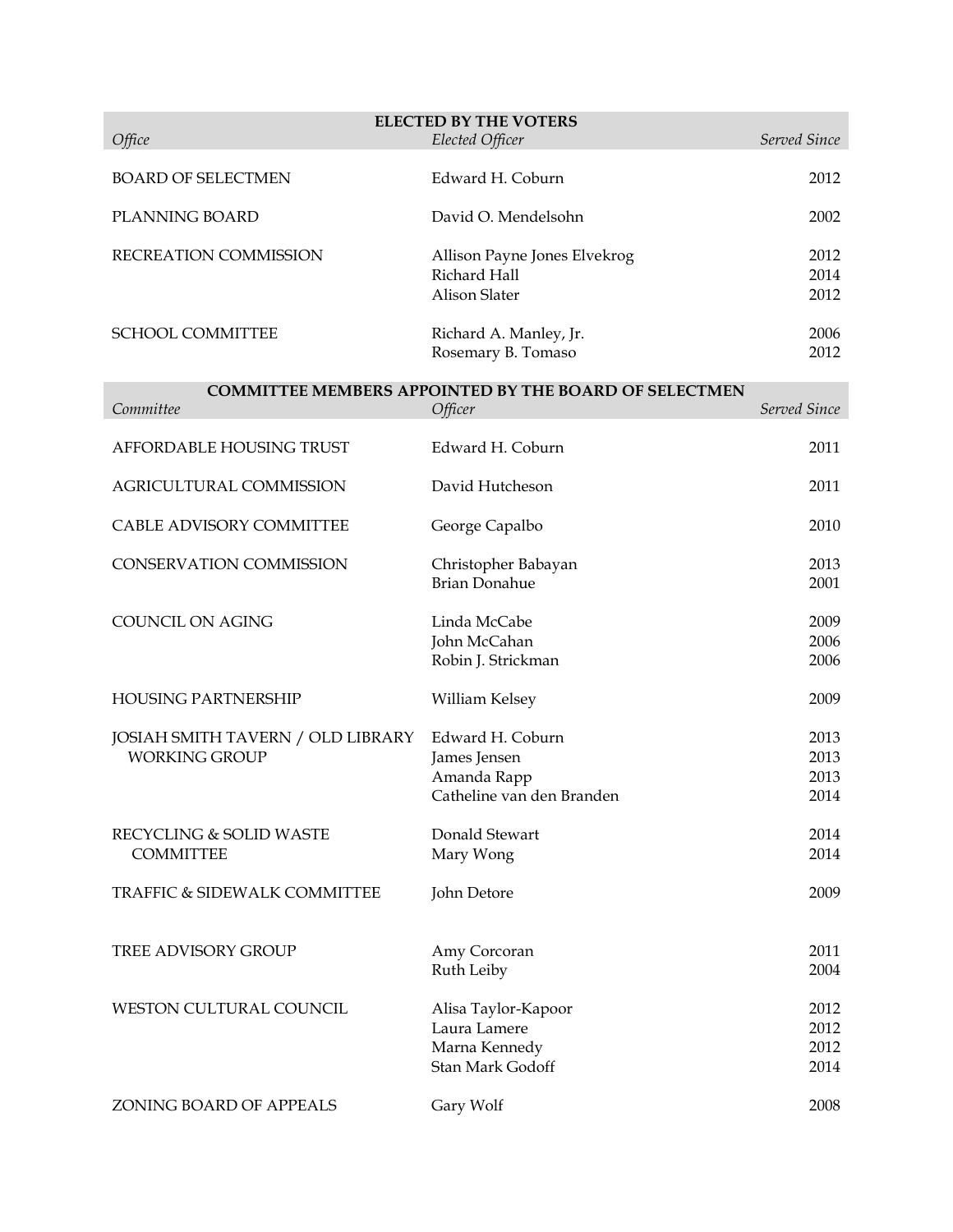| <b>OFFICERS AND COMMITTEE MEMBERS APPOINTED BY THE MODERATOR</b> |                     |              |  |  |  |
|------------------------------------------------------------------|---------------------|--------------|--|--|--|
| Committee                                                        | Officer             | Served Since |  |  |  |
|                                                                  |                     |              |  |  |  |
| <b>FINANCE COMMITTEE</b>                                         | Alexander Cobb      | 2013         |  |  |  |
|                                                                  | Christopher Houston | 2012         |  |  |  |
|                                                                  | Matthew Rosenthal   | 2008         |  |  |  |
|                                                                  | Valerie Shey        | 2009         |  |  |  |
|                                                                  |                     |              |  |  |  |
| JOSIAH SMITH TAVERN CORPORATION                                  | John B. Deary, Jr.  | 2013         |  |  |  |
|                                                                  | J. Thomas Selldorff | 2013         |  |  |  |
|                                                                  |                     |              |  |  |  |
| MEMORIAL DAY COMMITTEE                                           | Glenn Cardozo, Jr.  | 2014         |  |  |  |
|                                                                  | Margaret Caso       | 2014         |  |  |  |
|                                                                  | Beverly Dillaway    | 1997         |  |  |  |

### **ARTICLE 2: AMEND FISCAL YEAR 2015 OPERATING BUDGET**

Mr. Edward Coburn moved to amend the following line items in the Fiscal Year 2015 Operating Budget adopted under Article 5 of the 2014 Annual Town Meeting, by reducing line items and appropriating additional funds to other line items as follows:

|                                     | Changing From | Changing To | Difference |
|-------------------------------------|---------------|-------------|------------|
| Public Works – Snow and Ice Control | 252,900       | 1.052.900   | 800,000    |
| <b>Unemployment Compensation</b>    | 100.000       | 130,000     | 30.000     |
| Insurance, Workers' Compensation    | 210,000       | 180.000     | (30,000)   |

And as funding therefor, that \$800,000 be transferred from available funds (free cash).

### **The motion was approved by unanimous vote**

# **ARTICLE 3: (Motion 1) APPROPRIATE THE FISCAL YEAR 2016 OPERATING BUDGET**

Mr. Gillespie moved that the several sums of money recommended by the Board of Selectmen for the Fiscal Year beginning July 1, 2015, in accordance with Section 5 of Article II of the General Bylaws, as amended, and set forth in pages 8-10 of the report entitled, "Fiscal Year 2016 Recommended Operating Budget," be raised and appropriated for their respective purposes as set forth on said pages, and that the Town transfer the following sums to meet, in part, appropriations made at this Town Meeting:

- a. \$3,200,000 from the Free Cash Account;
- b. \$10,000 from the "Accrued Income, Well Litigation Settlement" account;
- c. \$35,000 from the Cemetery Trust Fund;
- d. \$600,000 from Overlay Surplus; and
- e. \$6,000 from the Josiah Smith Tavern Trust Fund;

and that the Board of Assessors be authorized to use such available funds to meet appropriations in their computation of the tax rate for fiscal year 2016.

Mr. David Harmon of Summer Street asked what would be the true cost of a Deputy Fire Chief. Mr. Coburn said the number in the budget is the full cost and the Fire Department is the only department without a second in command, plus the service calls and number of inspections has increased.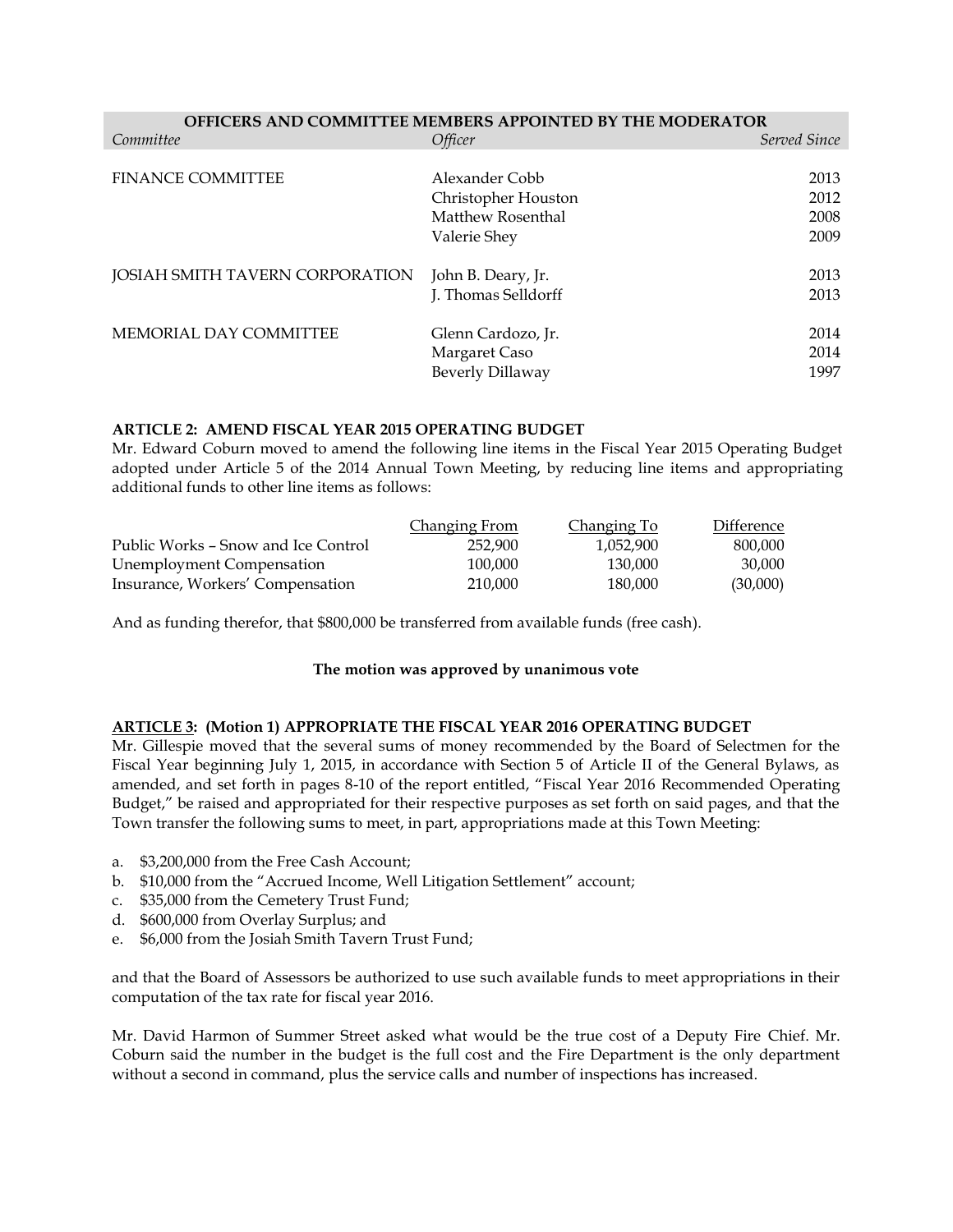#### **FISCAL YEAR 2016 RECOMMENDED OPERATING BUDGET**

| <b>TITLE OF ACCOUNTS</b>          |                                                                      | Expended<br><b>Fiscal Year</b><br>2013 | Expended<br><b>Fiscal Year</b><br>2014 | <b>Fiscal Year</b><br>2014 | <b>Fiscal Year</b><br>2015 | Appropriated Appropriated Recommended<br><b>Fiscal Year</b><br>2016* |
|-----------------------------------|----------------------------------------------------------------------|----------------------------------------|----------------------------------------|----------------------------|----------------------------|----------------------------------------------------------------------|
| <b>UNCLASSIFIED</b>               |                                                                      |                                        |                                        |                            |                            |                                                                      |
| Insurance                         | Insurance, Workers' Compensation<br>Public Safety - Injured on Duty+ | 218,749<br>13,163                      | 164,933<br>13,614                      | 220,000<br>20,000          | 210,000<br>20,000          | 210,000<br>20,000                                                    |
|                                   | <b>Unemployment Compensation</b>                                     | 61,971                                 | 63,589                                 | 100,000                    | 100,000                    | 100,000                                                              |
|                                   | Insurance-Property & Liability                                       | 286,541                                | 281,093                                | 350,000                    | 370,000                    | 364,000                                                              |
|                                   | Uninsured Losses+                                                    | 10,873                                 | 16,033                                 |                            |                            | 15,000                                                               |
|                                   | subtotal                                                             | 591,297                                | 539,263                                | 690,000                    | 700,000                    | 709,000                                                              |
| <b>Fringe Benefits</b>            | Ins.-Group Health/Life, Medicare                                     | 9,424,177                              | 9,630,086                              | 9,868,593                  | 9,872,696                  | 10,534,802                                                           |
|                                   | Contributory Retirement-Middlesex                                    | 3,648,094                              | 3,876,083                              | 3,876,306                  | 4,139,155                  | 4,270,242                                                            |
|                                   | Compensated Absence Fund+                                            | 49,107                                 | 99,671                                 | 110,000                    | 120,000                    | 130,000                                                              |
|                                   | subtotal                                                             | 13,121,378                             | 13,605,840                             | 13,854,899                 | 14,131,851                 | 14,935,044                                                           |
| Street Lighting                   |                                                                      | 45,585                                 | 33,915                                 | 44,000                     | 44,000                     |                                                                      |
| Reserve Fund                      | (see Appendix 2 for list of transfers)                               | L,                                     | $\overline{a}$                         | 540,000                    | 565,000                    | 574,000                                                              |
| Debt Service (non-excluded)       | Principal & Interest                                                 | 56,350                                 | 39,401                                 | 46,968                     | 38,121                     | 36,817                                                               |
| <b>TOTAL UNCLASSIFIED</b>         |                                                                      | 13,814,611                             | 14,218,419                             | 15,175,867                 | 15,478,972                 | 16,254,861                                                           |
| <b>GENERAL GOVERNMENT</b>         |                                                                      |                                        |                                        |                            |                            |                                                                      |
| Town Manager's Office             | Salaries                                                             | 416,932                                | 428,370                                | 438,483                    | 431,907                    | 441,140                                                              |
|                                   | Expenses                                                             | 72,372                                 | 74,272                                 | 82,575                     | 70,005                     | 73,295                                                               |
|                                   | Consulting & Professional Services+                                  | 60,870                                 | 54,704                                 | 55,000                     | 40,000                     | 57,050                                                               |
|                                   | Fiber Optic Network Improvements+                                    | 90,997                                 | 16,381                                 | $\overline{\phantom{a}}$   |                            |                                                                      |
|                                   | Document Management System+                                          |                                        |                                        |                            |                            | 50,000                                                               |
|                                   | subtotal                                                             | 641,171                                | 573,727                                | 576,058                    | 541,912                    | 621,485                                                              |
| Cost of Living & Merit Pay        | <b>Transfer Account</b>                                              | 11,640                                 | 25,785                                 | 71,920                     | 82,191                     | 107,091                                                              |
| Legal                             | Expenses                                                             | 104,746                                | 121,958                                | 190,000                    | 190,000                    | 190,000                                                              |
| <b>Facilities Maintenance</b>     | Salaries                                                             | 58,903                                 | 59,557                                 | 64,330                     | 65,206                     | 67,533                                                               |
|                                   | Expenses                                                             | 88,477                                 | 90,446                                 | 110,850                    | 111,550                    | 110,850                                                              |
|                                   | Town Hall Equipment+                                                 | 4,153                                  | 6,952                                  | 3,000                      | 3,000                      | 3,000                                                                |
|                                   | subtotal                                                             | 151,533                                | 156,955                                | 178,180                    | 179,756                    | 181,383                                                              |
| Town Clerk & Registrars           | Salaries                                                             | 154,954                                | 140,006                                | 149,980                    | 163,292                    | 161,558                                                              |
| of Voters                         | Expenses                                                             | 37,120                                 | 32,140                                 | 35,535                     | 35,635                     | 56,415                                                               |
|                                   | subtotal                                                             | 192,074                                | 172,146                                | 185,515                    | 198,927                    | 217,973                                                              |
| <b>Information Systems</b>        | Salaries                                                             | 234,514                                | 254,935                                | 258,743                    | 268,725                    | 285,619                                                              |
|                                   | Expenses                                                             | 194,090                                | 201,501                                | 245,700                    | 266,000                    | 276,500                                                              |
|                                   | Computer Hardware & Maintenance+                                     | 71,848                                 | 123,010                                | 162,000                    | 80,000                     | 90,500                                                               |
|                                   | Telephone Consultant (Town-Wide)+                                    |                                        | 800                                    |                            |                            |                                                                      |
| Weston Veterans Memorial          | subtotal                                                             | 500,452                                | 580,246                                | 666,443                    | 614,725                    | 652,619                                                              |
| <b>Educational Fund Committee</b> | Expenses                                                             | 1,600                                  | 2,100                                  | 2,100                      | 2,600                      | 2,600                                                                |
| Senior Service Program            | Salaries                                                             | 14,600                                 | 13,130                                 | 15,000                     | 17,000                     | 15,000                                                               |
| Veterans Tax Work-Off Prog.       | Salaries                                                             |                                        |                                        |                            | 10,000                     | 10,000                                                               |
| Weston Media Center Grant*        | Expenses                                                             |                                        | 110,000                                | 110,000                    | 110,000                    |                                                                      |
| TOTAL GENERAL GOVERNMENT          |                                                                      | 1,617,817                              | 1,756,047                              | 1,995,216                  | 1,947,111                  | 1,998,151                                                            |
| <b>FACILITIES TOWN-WIDE</b>       | <b>Salaries</b>                                                      | 260,083                                | 268,149                                | 273,580                    | 278,067                    | 349,450                                                              |
|                                   | Expenses                                                             | 546,189                                | 625,681                                | 594,675                    | 669,675                    | 699,600                                                              |
|                                   | Facilities Improvements-Town-wide+                                   | 350,211                                | 497,143                                | 439,898                    | 821,893                    | 484,988                                                              |
| <b>TOTAL FACILITIES TOWN-WIDE</b> |                                                                      | 1,156,483                              | 1,390,974                              | 1,308,153                  | 1,769,635                  | 1,534,038                                                            |
|                                   |                                                                      |                                        |                                        |                            |                            |                                                                      |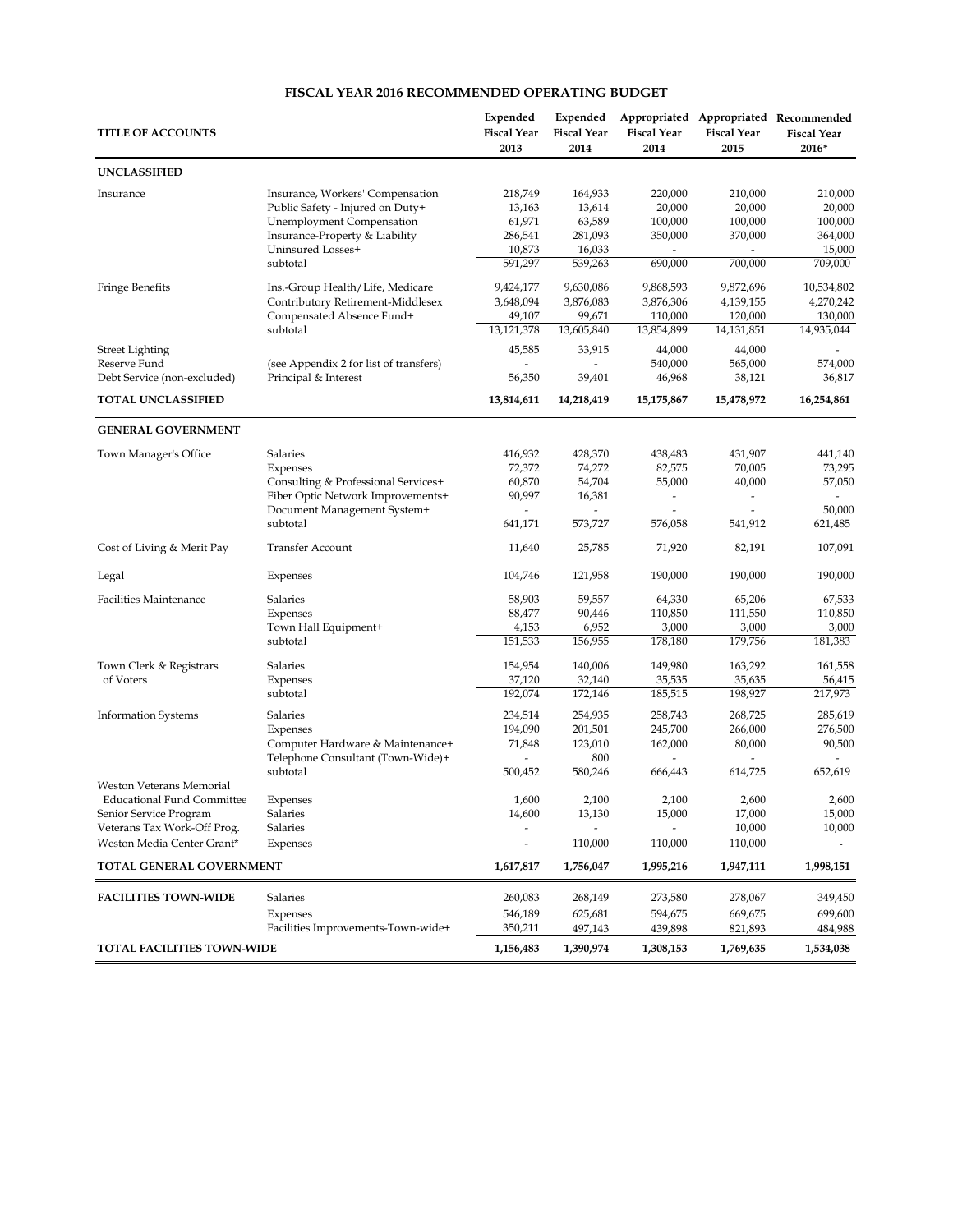| <b>TITLE OF ACCOUNTS</b>                                    |                                                  | Expended<br><b>Fiscal Year</b><br>2013 | Expended<br><b>Fiscal Year</b><br>2014 | <b>Fiscal Year</b><br>2014 | <b>Fiscal Year</b><br>2015 | Appropriated Appropriated Recommended<br><b>Fiscal Year</b><br>2016* |
|-------------------------------------------------------------|--------------------------------------------------|----------------------------------------|----------------------------------------|----------------------------|----------------------------|----------------------------------------------------------------------|
| <b>FINANCE</b>                                              |                                                  |                                        |                                        |                            |                            |                                                                      |
| <b>Finance Committee</b>                                    | Expenses                                         | 285                                    | 289                                    | 400                        | 400                        | 400                                                                  |
| Finance                                                     | Salaries-Elected Officials                       | 400                                    | 300                                    | 500                        |                            |                                                                      |
|                                                             | <b>Salaries</b>                                  | 649,685                                | 639,591                                | 669,420                    | 688,541                    | 703,539                                                              |
|                                                             | Expenses                                         | 106,199                                | 113,527                                | 138,025                    | 136,765                    | 134,965                                                              |
|                                                             | subtotal                                         | 756,283                                | 753,418                                | 807,945                    | 825,306                    | 838,504                                                              |
| <b>TOTAL FINANCE</b>                                        |                                                  | 756,569                                | 753,708                                | 808,345                    | 825,706                    | 838,904                                                              |
| LAND USE, PLANNING & INSPECTIONAL SERVICES                  |                                                  |                                        |                                        |                            |                            |                                                                      |
| Salaries                                                    |                                                  | 496,906                                | 511,482                                | 527,754                    | 541,229                    | 535,313                                                              |
| Expenses                                                    |                                                  | 140,773                                | 194,263                                | 194,680                    | 163,475                    | 183,740                                                              |
|                                                             | TOTAL LAND USE, PLANNING & INSPECTIONAL SERVICES | 637,679                                | 705,745                                | 722,434                    | 704,704                    | 719,053                                                              |
| <b>PUBLIC SAFETY</b>                                        |                                                  |                                        |                                        |                            |                            |                                                                      |
| Police                                                      | Salaries                                         | 2,575,835                              | 2,622,042                              | 2,678,088                  | 2,658,394                  | 2,709,847                                                            |
|                                                             | Expenses                                         | 257,083                                | 273,071                                | 299,264                    | 289,600                    | 298,100                                                              |
|                                                             | Equipment and Apparatus+                         | 134,314                                | 86,971                                 | 91,000                     | 120,000                    | 140,000                                                              |
|                                                             | subtotal                                         | 2,967,232                              | 2,982,084                              | 3,068,352                  | 3,067,994                  | 3,147,947                                                            |
| Fire                                                        | Salaries                                         | 2,716,310                              | 2,689,459                              | 2,819,005                  | 2,867,594                  | 3,030,249                                                            |
|                                                             | Expenses                                         | 255,099                                | 313,412                                | 303,670                    | 303,670                    | 297,170                                                              |
|                                                             | <b>Hydrant Service</b>                           | 42,615                                 | 42,930                                 | 44,000                     | 44,000                     | 44,000                                                               |
|                                                             | Emergency Management+                            | 169                                    | 4,864                                  | 2,000                      | 2,000                      | 2,000                                                                |
|                                                             | Equipment and Apparatus+                         | 82,064                                 | 693,721                                | 695,000                    | 320,000                    | 345,000                                                              |
|                                                             | subtotal                                         | 3,096,258                              | 3,744,386                              | 3,863,675                  | 3,537,264                  | 3,718,419                                                            |
| Animal Control Officer                                      | Salaries                                         | 20,222                                 | 18,883                                 | 20,485                     | 20,841                     | 21,204                                                               |
|                                                             | Expenses                                         | 7,111                                  | 4,411                                  | 7,300                      | 6,300                      | 7,300                                                                |
|                                                             | subtotal                                         | 27,333                                 | 23,294                                 | 27,785                     | 27,141                     | 28,504                                                               |
| <b>TOTAL PUBLIC SAFETY</b>                                  |                                                  | 6,090,823                              | 6,749,765                              | 6,959,812                  | 6,632,399                  | 6,894,870                                                            |
| <b>EDUCATION</b>                                            |                                                  |                                        |                                        |                            |                            |                                                                      |
| School Department                                           | Salaries                                         | 28,943,132                             | 30,553,387                             | 29,870,019                 | 30,906,887                 | 32,246,404                                                           |
|                                                             | Instructional, Maint. & Other Exps.              | 4,960,125                              | 5,097,684                              | 5,519,596                  | 5,733,697                  | 5,992,900                                                            |
|                                                             | 1 Ton Truck +                                    |                                        | 142                                    |                            | L,                         |                                                                      |
|                                                             | Arsenic Testing+                                 | 150,359                                |                                        |                            |                            |                                                                      |
|                                                             | subtotal                                         | 34,053,616                             | 35,651,214                             | 35,389,615                 | 36,640,584                 | 38,239,304                                                           |
| Minuteman Regional Voc.<br><b>Technical School District</b> | Assessment                                       | 81,925                                 | 104,311                                | 104,311                    | 110,127                    | 91,498                                                               |
| <b>TOTAL EDUCATION</b>                                      |                                                  | 34, 135, 541                           | 35,755,525                             | 35,493,926                 | 36,750,711                 | 38,330,802                                                           |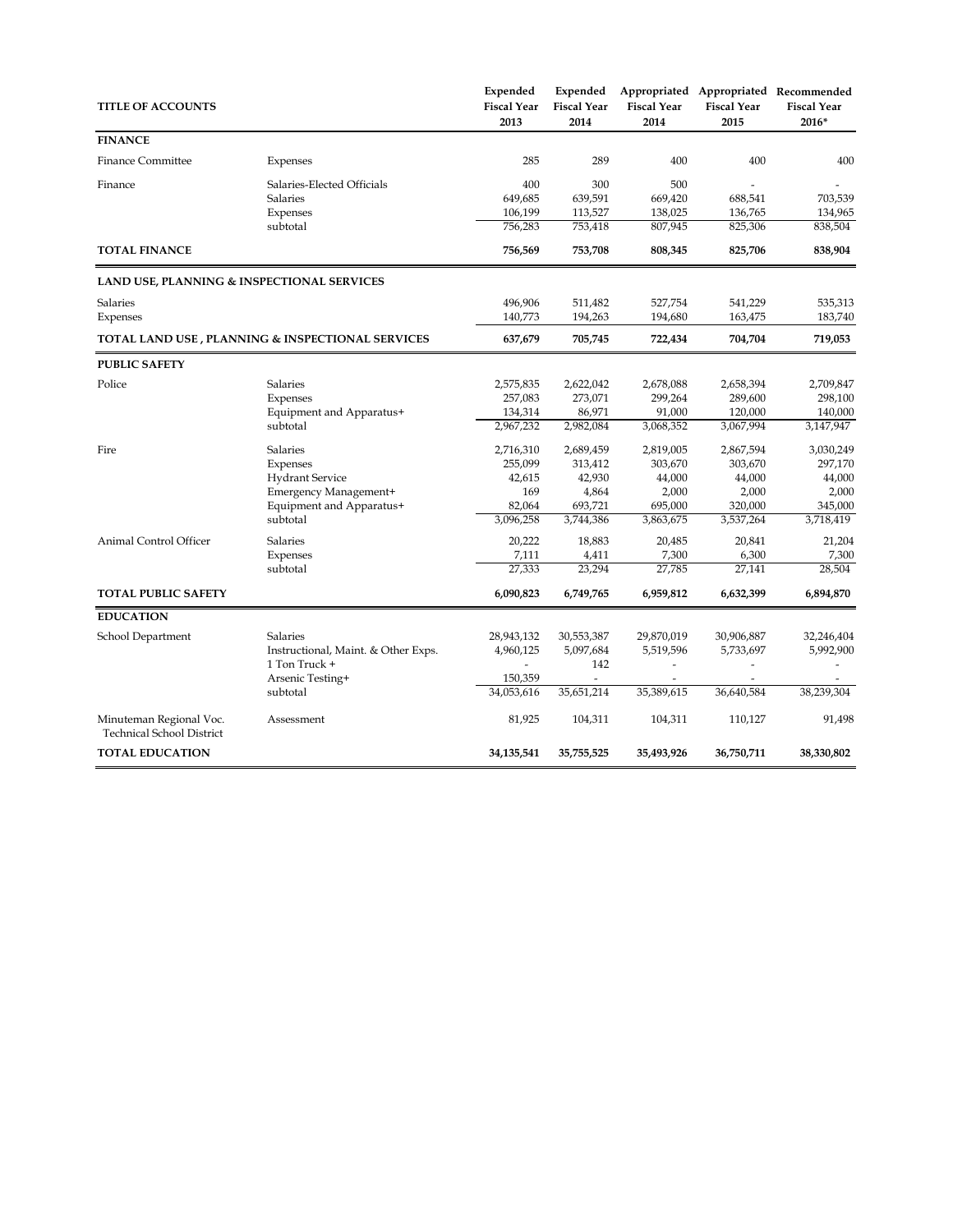|                                          |                                        | Expended                 | Expended           |                    |                    | Appropriated Appropriated Recommended |
|------------------------------------------|----------------------------------------|--------------------------|--------------------|--------------------|--------------------|---------------------------------------|
| <b>TITLE OF ACCOUNTS</b>                 |                                        | <b>Fiscal Year</b>       | <b>Fiscal Year</b> | <b>Fiscal Year</b> | <b>Fiscal Year</b> | <b>Fiscal Year</b>                    |
|                                          |                                        | 2013                     | 2014               | 2014               | 2015               | 2016*                                 |
| <b>PUBLIC WORKS</b>                      | Salaries                               | 1,711,546                | 1,802,340          | 1,872,953          | 1,872,293          | 1,916,585                             |
|                                          | Expenses                               | 1,034,569                | 1,117,054          | 1,197,170          | 1,201,470          | 1,179,020                             |
|                                          | Snow and Ice Control                   | 542,900                  | 710,275            | 252,900            | 252,900            | 252,900                               |
| Continuing Balance Accts.                | Construction of Public Ways+           | 243,730                  | 294,482            | 300,000            | 300,000            | 400,000                               |
|                                          | Departmental Equipment +               | 82,985                   | 224,282            | 235,000            | 182,000            | 240,000                               |
|                                          | Construction of Sidewalks+             | 133,843                  | 138,012            | 120,000            | 120,000            | 110,000                               |
|                                          | Stone Retaining Wall Repairs+          | 13,195                   |                    | 10,000             | 10,000             | 10,000                                |
|                                          | Access to 40 Acre Field+               | $\overline{\phantom{a}}$ | 149                |                    |                    | $\overline{\phantom{a}}$              |
|                                          | Guard Rail Rehabilitation Program+     | 50,000                   | 51,500             | 50,000             | 50,000             | 50,000                                |
|                                          | Boston Post Road-Rt 20 Traffic Study+  | 30,000                   | $\overline{a}$     |                    |                    |                                       |
|                                          | HS/MS Traffic Study +                  | 30,000                   | L,                 | $\overline{a}$     | ÷,                 | $\overline{a}$                        |
|                                          | Transfer Station Bridge Replacement +  | 33,545                   | 576,649            | 110,000            |                    |                                       |
|                                          | Monitoring Groundwater - Landfill+     | 21,525                   | 21,825             | 21,675             | 21,675             | 25,500                                |
|                                          | Roundabout at Case Corner+             | 33,870                   | 705                |                    | ÷                  | $\overline{\phantom{a}}$              |
|                                          | Wellesley/Brown Traffic Study+         | 16,436                   | 830                | 75,000             |                    |                                       |
|                                          | Traffic & Sidewalk Committee+          |                          | 18,242             |                    | 15,000             | 15,000                                |
|                                          | Pedestrian Crossing Signals Project+   |                          |                    | $\overline{a}$     | 50,000             | 14,200                                |
|                                          | Kendal Green Parking+                  |                          |                    | 25,000             | $\blacksquare$     | $\overline{\phantom{a}}$              |
|                                          | Easements for Wellesley/South Inters.+ |                          |                    | 10,000             |                    |                                       |
|                                          | Parks & Cemeteries Improvements+       |                          | 45,000             |                    | 8,700              | 10,140                                |
|                                          | subtotal Cont Bal Accounts             | 689,128                  | 1,371,676          | 956,675            | 757,375            | 874,840                               |
| <b>TOTAL PUBLIC WORKS</b>                |                                        | 3,978,143                | 5,001,346          | 4,279,698          | 4,084,038          | 4,223,345                             |
| <b>HEALTH &amp; HUMAN SERVICES</b>       |                                        |                          |                    |                    |                    |                                       |
|                                          |                                        |                          |                    |                    |                    |                                       |
| Board of Health                          | Salaries                               | 226,832                  | 232,362            | 231,192            | 237,124            | 247,731                               |
|                                          | Expenses                               | 7,062                    | 7,091              | 7,800              | 7,800              | 7,800                                 |
|                                          | Mental Health Services                 | 25,000                   | 25,000             | 25,000             | 25,000             | 25,000                                |
|                                          | subtotal                               | 258,893                  | 264,453            | 263,992            | 269,924            | 280,531                               |
| Mosquito Control,                        |                                        |                          |                    |                    |                    |                                       |
| E. Middlesex Project                     | Expenses                               | 36,938                   | 37,677             | 37,677             | 37,802             | 38,558                                |
| Council on Aging                         | Salaries                               | 253,786                  | 268,725            | 285,122            | 295,738            | 289,063                               |
|                                          | Expenses                               | 30,296                   | 31,538             | 31,600             | 31,600             | 34,600                                |
|                                          | subtotal                               | 284,083                  | 300,263            | 316,722            | 327,338            | 323,663                               |
|                                          |                                        |                          |                    |                    |                    |                                       |
| <b>Veterans' Services</b>                | Expenses                               | 58,379                   | 68,835             | 73,044             | 76,107             | 78,096                                |
| <b>TOTAL HEALTH &amp; HUMAN SERVICES</b> |                                        | 638,293                  | 671,228            | 691,435            | 711,171            | 720,848                               |
| PUBLIC LIBRARY                           |                                        |                          |                    |                    |                    |                                       |
| Libraries                                | Salaries                               | 948,634                  | 965,018            | 1,012,053          | 1,037,213          | 1,058,919                             |
|                                          | Expenses                               | 122,415                  | 120,111            | 152,759            | 152,759            | 155,759                               |
|                                          | Library Materials                      | 68,200                   | 68,199             | 68,200             | 68,200             | 75,000                                |
|                                          | Minuteman Library Network              | 39,214                   | 40,935             | 41,217             | 40,100             | 40,050                                |
| <b>TOTAL PUBLIC LIBRARY</b>              |                                        | 1,178,462                | 1,194,263          | 1,274,229          | 1,298,272          | 1,329,728                             |
| TOTAL OPERATING BUDGET APPROPRIATIONS    |                                        | 64,004,420               | 68,197,019         | 68,709,115         | 70,202,719         | 72,844,600                            |
|                                          |                                        |                          |                    |                    |                    |                                       |
| <b>DEBT SERVICE (EXCLUDED)</b>           |                                        | 6,747,256                | 7,713,930          | 7,646,500          | 7,220,241          | 7,926,753                             |
| <b>GRAND TOTAL BUDGET APPROPRIATIONS</b> |                                        | 70,751,676               | 75,910,949         | 76,355,615         | 77,422,960         | 80,771,353                            |

*\*FY16 Recommended Operating Budget does not include amounts to be appropriated under separate articles, such as Weston Media Center Grant, Enterprise Fund budgets, Stabilization Fund, OPEB Trust Fund (Articles 4-6, 12,15,16).*

*NOTE: Accounts indicated by + are continuing appropriations that carry balances forward to the next fiscal year.*

**The motion was approved by majority vote**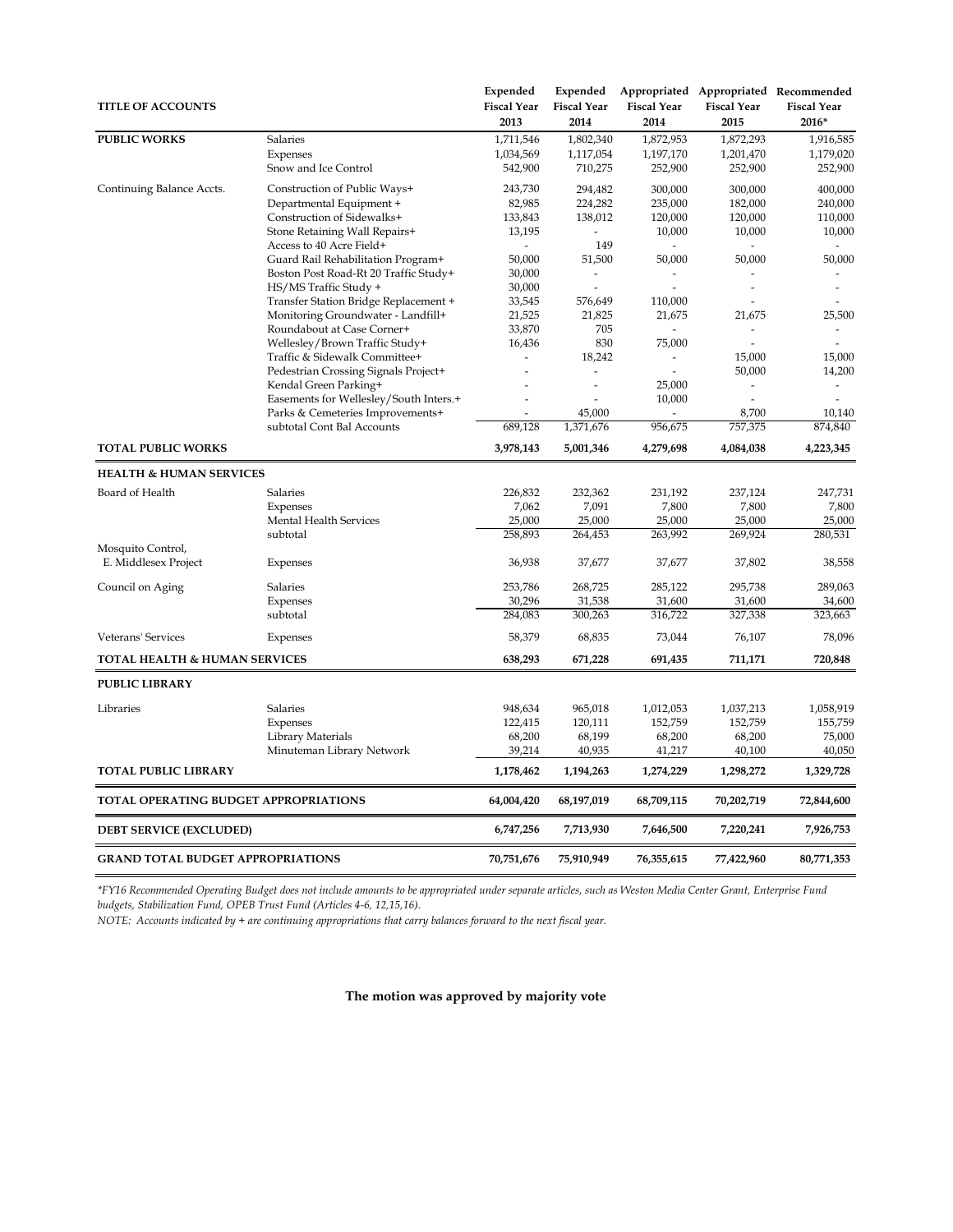### **ARTICLE 3: (Motion 2) APPROPRIATE THE FISCAL YEAR 2016 OPERATING BUDGET**

Mr. Gillespie moved that the Town transfer \$250,000 from the Well Litigation Settlement Account to meet, in part, appropriations made at this Town Meeting.

### **The motion was approved by unanimous vote**

### **ARTICLE 3: (Motion 3) APPROPRIATE THE FISCAL YEAR 2016 OPERATING BUDGET**

Mr. Gillespie moved that five persons be appointed by the Moderator to serve as a Memorial Day Committee in 2016 with authority to expend funds for the 2016 Memorial Day observance from the World War Trust Fund for this purpose.

### **The motion was approved by unanimous vote**

### **ARTICLE 4: APPROPRIATE FOR WESTON MEDIA CENTER, INC.**

Mr. Edwin Smith moved to raise and appropriate or transfer from available funds \$110,000 as a grant to Weston Media Center, Inc., to provide continued support for PEG (Public Educational and Government) television programming on local cable channels; said sum to be expended by the Town Manager pursuant to a grant agreement between the Town Manager and the Weston Media Center, Inc., on such terms and conditions as the Town Manager deems appropriate.

### **The motion was approved by majority vote**

### **ARTICLES 5-17: CONSENT AGENDA**

Mr. Gillespie moved that the Town approve Articles 5 through 17 as printed in the warrant, with the additional detail as set forth below:

- \$250,000 to be raised and appropriated to the Stabilization Fund under Article 5
- \$1,606,925 to be raised and appropriated to the OPEB Fund under Article 6
- an income eligibility limit of \$70,000 to be established under Article 9
- \$3,147,134 to be appropriated from water receipts and \$200,000 from Water Enterprise fund retained earnings under Article 12
- \$105,000 to be appropriated to be raised by borrowing for Paine's Hill Water Tank Improvements under Article 13
- \$212,000 to be appropriated to be raised by borrowing for Water Main Rehabilitation under Article 14
- \$1,050,018 from departmental receipts, \$479,150 to be raised from the tax levy, and \$68,000 from Recreation Enterprise Fund Retained Earnings under Article 15
- \$1,009,324 to be appropriated from rental receipts and \$250,000 from Brook School Apartments Enterprise fund retained earnings under Article 16
- \$300,000 to be appropriated to be raised by borrowing for Drainage Improvements under Article 17

The Moderator read the titles of the articles as follows:

### **ARTICLE 5: APPRORIATE TO STABILIZATION FUND**

To raise and appropriate \$250,000 to the Stabilization Fund, as provided under M.G.L. Chapter 40, section 5B, as amended, to be used for any lawful purpose.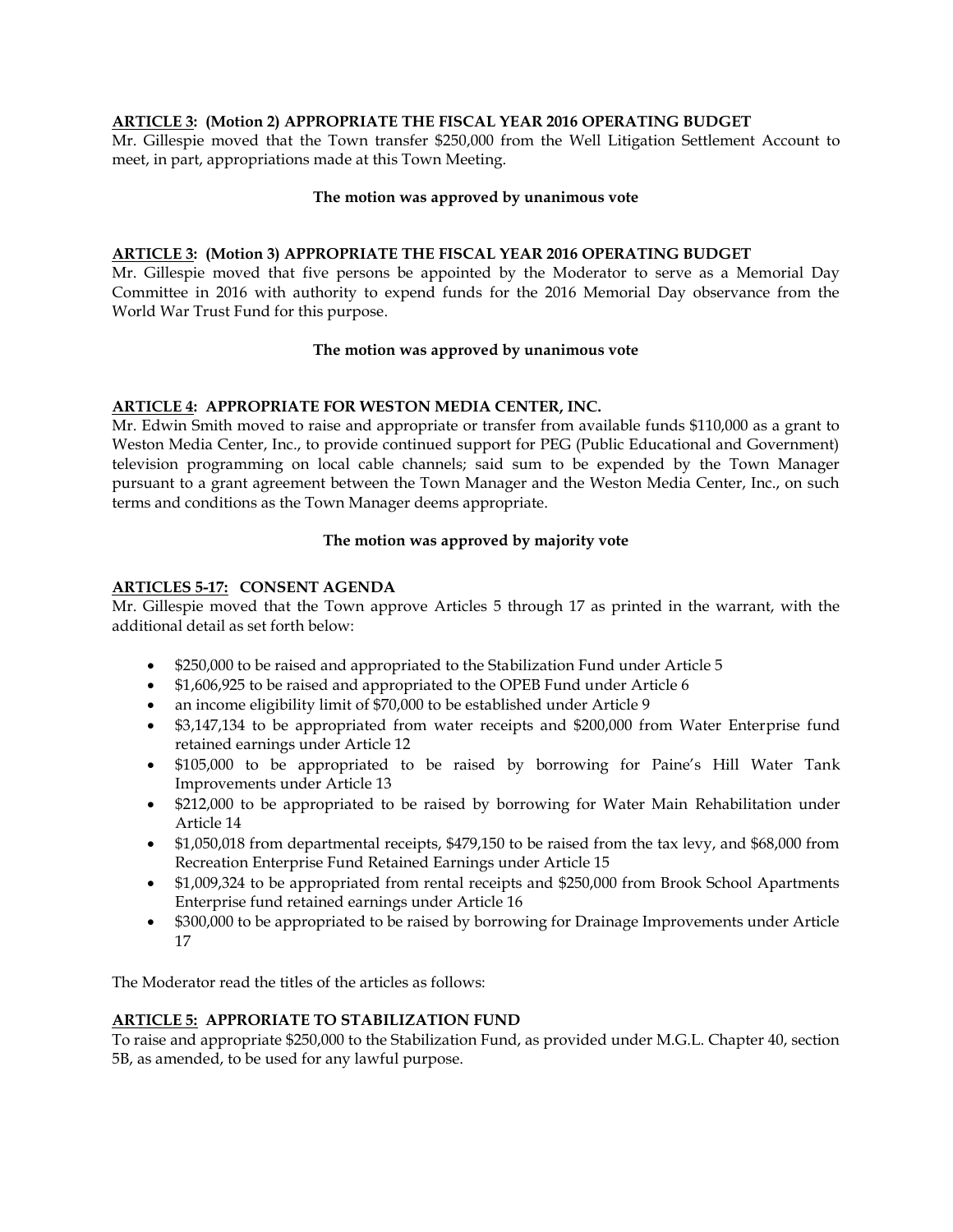# **ARTICLE 6: APPROPRIATE TO OPEB TRUST FUND**

To raise and appropriate \$1,606,925 to the Other Post Employment Benefits Trust Fund for costs of post employment benefits.

### **ARTICLE 7: CONTINUE DEPARTMENTAL REVOLVNG FUNDS**

That the Town continue revolving funds for certain Town departments pursuant to the provisions of M.G.L. Chapter 44, section 53E½ for the fiscal year beginning July 1, 2015:

| <b>Revolving Fund</b>                       | Authority to<br>Spend               | <b>Revenue Source</b>                                                                         | <b>Use of Fund</b>                                                                     | <b>Fiscal 2016</b><br><b>Budget</b> |
|---------------------------------------------|-------------------------------------|-----------------------------------------------------------------------------------------------|----------------------------------------------------------------------------------------|-------------------------------------|
| Recreation<br><b>Skating Programs</b>       | Recreation<br>Director              | Program Fees                                                                                  | Program Costs                                                                          | \$40,000                            |
| Historic Marker                             | Historical<br>Commission            | Program Fees                                                                                  | Costs Related to Purchase<br>of Historic Markers                                       | \$1,500                             |
| Josiah Smith<br>Tavern                      | <b>Town Manager</b>                 | Rental Fees from<br>Women's<br>Community<br>League                                            | <b>Building Repairs and</b><br>Maintenance<br>(Improvements)                           | \$30,000                            |
| Council on Aging<br><b>Special Programs</b> | Council on<br><b>Aging Director</b> | Program Fees                                                                                  | Program Expenses                                                                       | \$30,000                            |
| Town Building<br>Rentals                    | Town Manager                        | Rental Fees Town<br>Hall                                                                      | Utilities, Cleaning,<br><b>Building Monitor</b>                                        | \$6,000                             |
| Board of Health                             | <b>Health Director</b>              | Insurance<br>Reimbursement<br>for Flu Clinics<br>and Fees for<br>Public Health<br>Initiatives | Public Health Education,<br>Outreach, Health<br>Initiatives, Emergency<br>Preparedness | \$20,000                            |
| Affordable<br>Housing<br>Monitoring         | <b>Town Manager</b>                 | Fees from<br>Original Sale and<br>Resale of<br>Affordable<br>Homes                            | Monitoring Costs,<br>including Salaries and<br><b>Benefits</b>                         | \$40,000                            |
| <b>Fiske Law Office</b>                     | <b>Town Manager</b>                 | <b>Rental Fees</b>                                                                            | <b>Building Repairs and</b><br>Maintenance including<br>Salaries and Benefits          | \$55,000                            |
| Planning Board                              | Planning Board                      | <b>Application Fees</b>                                                                       | Expenses Related to<br>Action on Applications                                          | \$75,000                            |

# **ARTICLE 8: ACCEPT CHATER 90 ROAD IMPROVEMENT FUNDS**

That the Town authorize the Board of Selectmen to permanently construct, reconstruct, resurface, alter or make specific repairs upon all or portions of various Town Ways and authorize the expenditure of any sums of money that may be received for the fiscal year commencing July 1, 2015 from the Massachusetts Department of Transportation.

# **ARTICLE 9: APPROVE PROPERTY TAX DEFERRAL INCOME LIMITS**

That the Town establish a fiscal year 2016 income eligibility limit of \$70,000 under Chapter 421 of the Acts of 2004, An Act Authorizing the Town of Weston to Regulate Certain Property Tax Exemption Eligibility Requirements for the Elderly.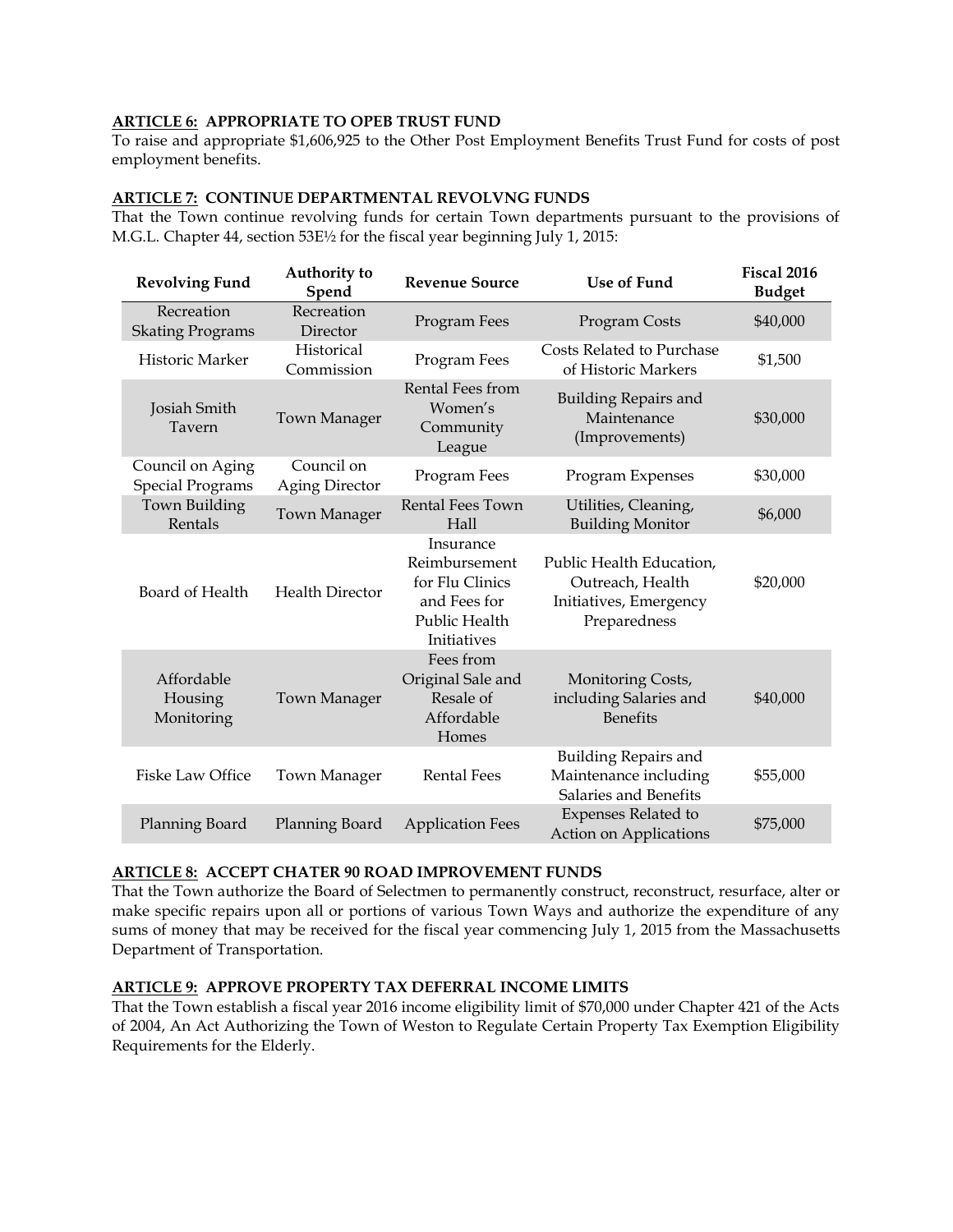### **ARTICLE 10: ACCEPT GENERAL LAWS CHAPTER 59, SECTION 5C½: ((INCREASE IN PROPERTY TAX EXEMPTION LIMITS)**

To accept the provisions of Section 5C½ of the Massachusetts General Laws, inserted by Section 14 of Chapter 62 of the Acts of 2014, which provides for an additional real estate exemption for taxpayers who qualify for property tax exemptions under M.G.L. Chapter 59, §5, as provided by law, and further, to provide that the additional exemption amount shall be up to 100 percent for each eligible exemption, to be effective for exemptions granted for any fiscal year beginning on or after July 1, 2015.

# **ARTICLE 11: ACCEPT M.G.L. CHAPTER 200A, SECTION 9A REGARDING ABANDONED FUNDS**

To accept the provisions of Section 9A of Chapter 200A of the Massachusetts General Laws allowing there to be an alternative simplified procedure for disposing of abandoned funds (often referred to as unclaimed checks or "tailings") held by the Town.

### **ARTICLE 12: APPROPRIATE THE FISCAL YEAR 2016 WATER ENTERPRISE BUDGET**

That the Town appropriate \$3,347,134, allocated by line item as shown below, to operate the Water Division of the Department of Public Works during fiscal year 2016, under the provisions of M.G.L. Chapter 44, section 53F½; and that said \$3,347,134 be funded as follows: \$3,147,134 from water receipts and \$200,000 from Water Enterprise fund retained earnings.

|                           | Expended      | Expended      | Appropriated  | Recommended     |
|---------------------------|---------------|---------------|---------------|-----------------|
|                           | Fiscal 2013   | Fiscal 2014   | Fiscal 2015   | Fiscal 2016     |
| <b>Salaries</b>           | 270.874<br>\$ | 271.658<br>\$ | 284.122<br>\$ | 290,947<br>\$   |
| Expenses                  | 205,988       | 227,890       | 229,280       | 234,280         |
| MWRA Assessment/          |               |               |               |                 |
| <b>Water Purchases</b>    | 1,707,564     | 1,923,712     | 2,028,827     | 2,240,675       |
| Debt Service (non-exempt) | 437,492       | 454,368       | 454,299       | 516,232         |
| Capital Outlay            | 23,955        | 52,170        | 7,500         | 65,000          |
| Total                     | \$2,645,873   | \$2,929,798   | \$3,004,028   | 3,347,134<br>\$ |

# **ARTICLE 13: APPROPRIATE FOR PAINE'S HILL WATER TANK IMPROVEMENTS**

That the Town appropriate \$105,000 to pay costs of improving the equipment at the Paine's Hill water tank, and all incidental costs related thereto, to be spent under the direction of the Town Manager, the money so appropriated to be raised by borrowing under authority of M.G.L. Chapter 44, Section 8, or any other enabling authority, and that the Town Treasurer, with the approval of the Board of Selectmen, be authorized to issue bonds and notes.

# **ARTICLE 14: APPROPRIATE FOR WATER MAIN REHABILITATION**

That the Town appropriate \$212,000 to pay costs of laying and relaying water mains of not less than six inches but less than sixteen inches in diameter, and all incidental costs related thereto, to be spent under the direction of the Town Manager, the money so appropriated to be raised by borrowing under authority of M.G.L. Chapter 44, Section 8, or any other enabling authority, and that the Town Treasurer, with the approval of the Board of Selectmen, be authorized to issue bonds and notes.

# **ARTICLE 15: APPROPRIATE THE FISCAL YEAR 2016 RECREATION ENTERPRISE BUDGET**

That the Town appropriate \$1,597,168, allocated by line item as shown below, to operate the Recreation Department during fiscal year 2016, under the provisions of M.G.L. Chapter 44, Section 53F½; and that said \$1,597,168 be funded as follows: \$1,050,018 from departmental receipts, \$479,150 to be raised from the tax levy, and \$68,000 from Recreation Enterprise Fund Retained Earnings.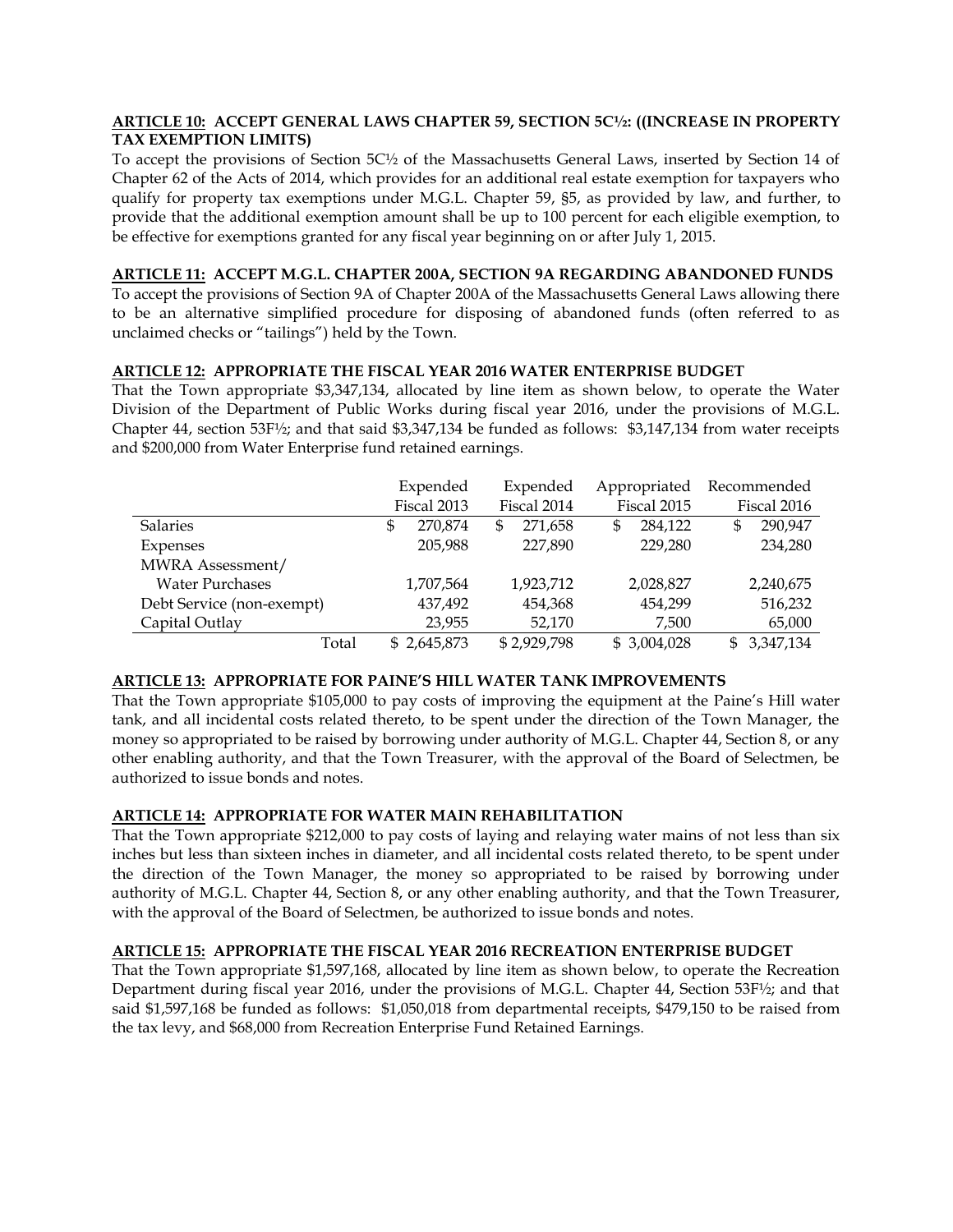|                         | Expended       | Expended    | Appropriated | Recommended |
|-------------------------|----------------|-------------|--------------|-------------|
|                         | Fiscal 2013    | Fiscal 2014 | Fiscal 2015  | Fiscal 2016 |
| <b>Salaries</b>         | 960,140<br>SS. | \$1,065,702 | \$1,052,746  | \$1,093,018 |
| Expenses                | 426,922        | 406,925     | 450,300      | 427,900     |
| <b>Community Center</b> | 62,726         | 75,450      | 74,200       | 76,250      |
| Emergency Generator+    | $\theta$       |             |              | $\theta$    |
| Total                   | \$1,449,787    | \$1,673,077 | \$1,577,246  | \$1,597,168 |

# **ARTICLE 16: APPROPRIATE THE FISCAL YEAR 2016 BROOK SCHOOL APARTMENTS ENTERPRISE BUDGET**

To appropriate \$1,259,324, allocated by line item as shown below, to operate the Brook School Apartments during fiscal year 2016, under the provisions of Chapter 76 of the Acts of 2009; and that said \$1,259,324 be funded as follows: \$1,009,324 from rental receipts and \$250,000 from Brook School Apartments Enterprise Fund retained earnings.

|                           |       | Expended    | Expended    | Appropriated  | Recommended   |
|---------------------------|-------|-------------|-------------|---------------|---------------|
|                           |       | Fiscal 2013 | Fiscal 2014 | Fiscal 2015   | Fiscal 2016   |
| <b>Salaries</b>           |       | \$151,540   | 166.494     | \$<br>173.287 | 179,545<br>\$ |
| Expenses                  |       | 300,586     | 364,600     | 355,200       | 369,000       |
| Repairs and Replacements+ |       | 114,514     | 116,254     | 123,230       | 130,623       |
| Payment in Lieu of Taxes  |       | 20,652      | 21,168      | 21,697        | 22,239        |
| Capital Improvements+     |       | 20,509      | 200,000     | 100,000       | 250,000       |
| Debt Service              |       | 251,877     | 245.439     | 334,472       | 307,917       |
|                           | Total | \$859,679   | \$1,113,955 | \$1,107,886   | \$1,259,324   |

# **ARTICLE 17: APPROPRIATE FOR DEPARTMENT OF PUBLIC WORKS- DRAINAGE IMPROVEMENTS**

That the Town appropriate \$300,000 to pay costs of the construction or reconstruction of surface drains and all incidental costs related thereto, to be spent under the direction of the Town Manager, the money so appropriated to be raised by borrowing under the authority of M.G.L. Chapter 44, Section 7, or any other enabling authority, and that the Town Treasurer, with the approval of the Board of Selectmen, be authorized to issue bonds and notes.

### **The consent agenda was approved by two-thirds majority vote as declared by the Moderator**

# **ARTICLE 18 (Motion 1): APPROPRIATE FOR CASE CAMPUS MASTER PLAN**

Mr. Michael Harrity moved that the Town appropriate \$1,350,000 to pay costs to design and construct, resurface or alter the configuration of roadways, walkways and parking areas on the Case Campus, generally located on either side of Alphabet Lane and within the boundaries of School Street and Wellesley Street, and all incidental costs related thereto, to be spent under the authority of M.G.L. Chapter 44, section 7, or any othe enabling authority, and that the Town Treasurer, with the approval of the Board of Selectmen, be authorized to issue bonds and notes.

Ms. Elly Pendergast of Wellesley Street and member of the Recreation Commission spoke against the article saying more time is needed from all stakeholders to provide input into the design.

Ms. Melissa Galton of Ridgeway Road and chair of the Board of the Council on Aging spoke in favor of the article so that her board can continue discussing the design with the Case Campus Master Plan Committee.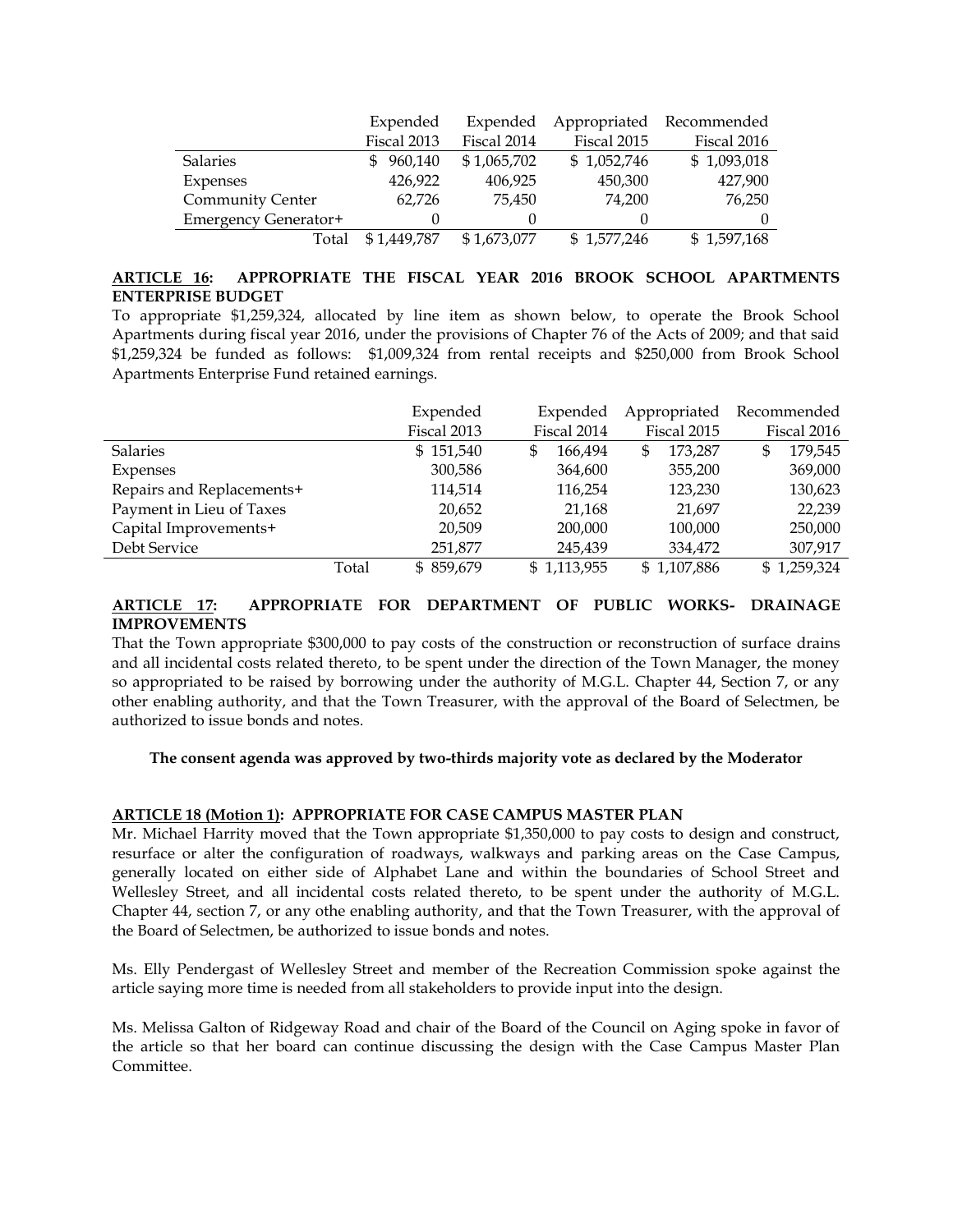Mr. Henry Stone of Wellesley Street and member of the Historical Commission spoke against the article saying that the commission had not been given the opportunity to review a completed design plan.

Mr. Harrity, selectmen representative on the Case Campus Master Plan committee, clarified points on where pavement was planned to be placed and removed, as well as landscaping plans not being completed yet because of ongoing survey and tree work being conducted. He finished by saying that input would be sought and carefully considered.

Mr. Roy Chatalbash of Jones Road and member of the Planning Board and the Case Campus Master Plan Committee spoke against the article saying the Planning Board has only reviewed plans on a conceptual level and not at the level of detail the Planning Board requires.

Ms. Nancy Fleming of Meadowbrook Road spoke against the article because the proposed roadway would kill two historical estate trees near the Case House and the new proposed parking areas would not be safe. Ms. Fleming asked for an amendment to eliminate the area of existing paving from package 4A proposal. Upon discussion, Mr. Edward Heller, chair of the Case Campus Master Plan Committee, said it was clear that more time was needed for the other aspects of Package 4A but asked that the paving of the gravel and grass parking lots continue due to its pressing need. Mr. Heller proposed an alternative motion, as follows:

### **AMENDED ARTICLE 18 (Motion 1A): APPROPRIATE FOR CASE CAMPUS MASTER PLAN**

Mr. Heller moved that the Town appropriate \$275,000 to pay costs to resurface only the Case Estates parking lot located on the Case Campus, generally located on the south side of Alphabet Lane and within the boundaries of School Street and Wellesley Street, and all incidental costs related thereto, to be spent under the direction of the Town Manager, the money so appropriated to be borrowed under the authority of M.G.L. Chapter 44, Section 7, of any other enabling authority, and that the Town Treasurer, with the approval of the Board of Selectmen, be authorized to issue bonds and notes therefor.

Various speakers rose to debate the merits of paving the two lots.

Mr. Glenn Brewster of Oxbow Road moved to call the question. The motion carried.

The motion to amend motion 1 to motion 1A passed by a majority vote

### **The motion FAILED to receive two-thirds majority Standing count – Yes: 179; No: 103**

### **ARTICLE 18 (Motion 2): APPROPRIATE FOR CASE CAMPUS MASTER PLAN**

Mr. Harrity moved that the Town appropriate \$50,000 to design the inner and outer pedestrian walkways and accompanying tree plantings on the Case Campus, and as funding therefor transfer said sum from the Unallocated allocation of the Community Preservation Fund.

### **The motion was approved by a majority vote**

### **ARTICLE 19: PROPOSAL FOR FUNDING THE COST OF DESIGN AND CONSTRUCTION OF A SPORTS PRACTICE WALL AT THE HIGH SCHOOL ADJACENT TO THE TURF FIELD AND BASEBALL FIELD (SUBMITTED BY CITIZENS' PETITION)**

Mr. Henry Suominen moved to raise and appropriate \$75,000 to design and construct a Sports Practice Wall at the High School, and further to authorize the School Committee to accept and expend any gift or gifts of funds for such purposes.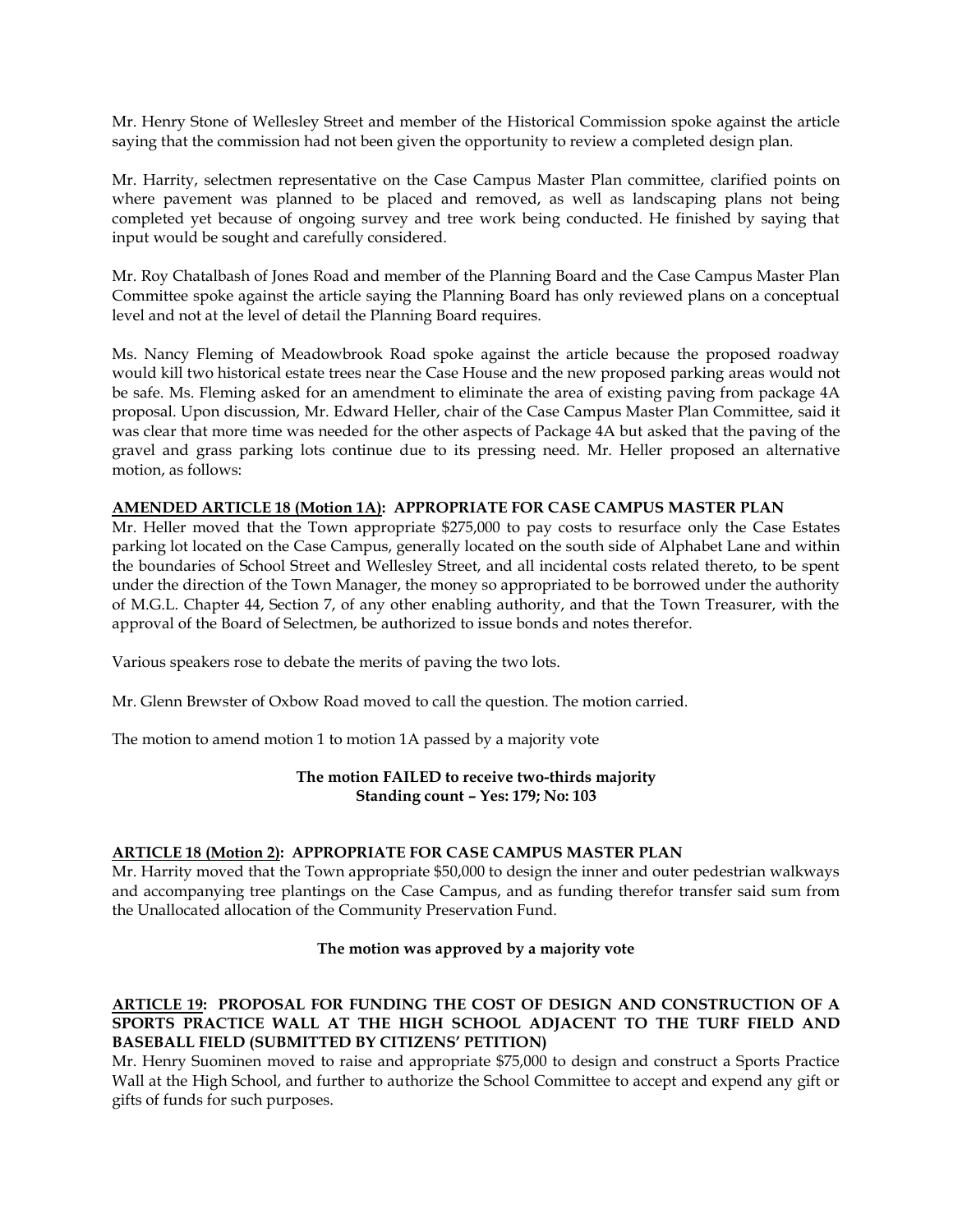Ms. Danielle Black of Colchester Road and Chair of the School Committee said her Committee has worked with Mr. Suominen and his petition and the motion reflects this agreement.

Mr. Franz Loeber of Tamarack Road asked from where the funds were coming. Mr. Harrity said from general funds and any additional funds would be raised privately. Mr. Loeber questioned the high cost for the wall.

Mr. Peter Hill of Wellesley Street moved to call the question. The motion carried.

### **The motion was approved by a majority vote**

### **ARTICLE 20: AMEND GENERAL BY-LAWS – ARTICLE XV – CONSERVATION LAND**

Ms. Lori Bent moved to amend the By-laws of the Town of Weston, by deleting the current Article XV and replacing it as follows:

### **ARTICLE XV CONSERVATION LAND**

**SECTION 1**. The following restrictions shall be applicable to Town land under the care and management of the Conservation Commission (herein referred to as Conservation Land).

- A. The following activities are prohibited on Conservation Land, unless otherwise permitted in Section 1B:
	- i) Using paintball guns;
	- ii) Swimming;
	- iii) Cutting, breaking, removing, defacing, defiling, or ill-using any building, structure, fence, or sign;
	- iv) Cutting, removing, defacing, or otherwise damaging trees, shrubs, flowers, fungus, grass, or other flora;
	- v) Drinking alcoholic beverages;
	- vi) Disturbing the peace; and
	- vii) Depositing litter, yard waste, garbage, brush, excavated fill or any hazardous waste.
- B. The following activities are prohibited on Conservation Land without a written Use Permit from the Weston Conservation Commission:
	- i) Conducting organized group events or activities;
	- ii) Starting fires;
	- iii) Camping overnight;
	- iv) Operating cars, trucks, motorbikes, snowmobiles, or power tools; and
	- v) Collecting or removing mushrooms, plants, or wood.
	- vi) Cutting or removing trees for firewood or lumber, or tapping trees for their sap.
- C. The following activities are prohibited on Conservation Land except as expressly permitted in Weston's Bow Hunting Regulations, promulgated by the Conservation Commission, as they may exist from time to time:
	- i) Hunting or trapping;
	- ii) Carrying firearms; and
	- iii) Willfully disturbing or endangering wildlife.

**SECTION 2.** The Conservation Commission shall hereby be authorized to adopt rules and regulations governing the use of land and waters under its control, which rules and regulations shall address matters including but not limited to the procedure for application and issuance of a Use Permit under Article XV,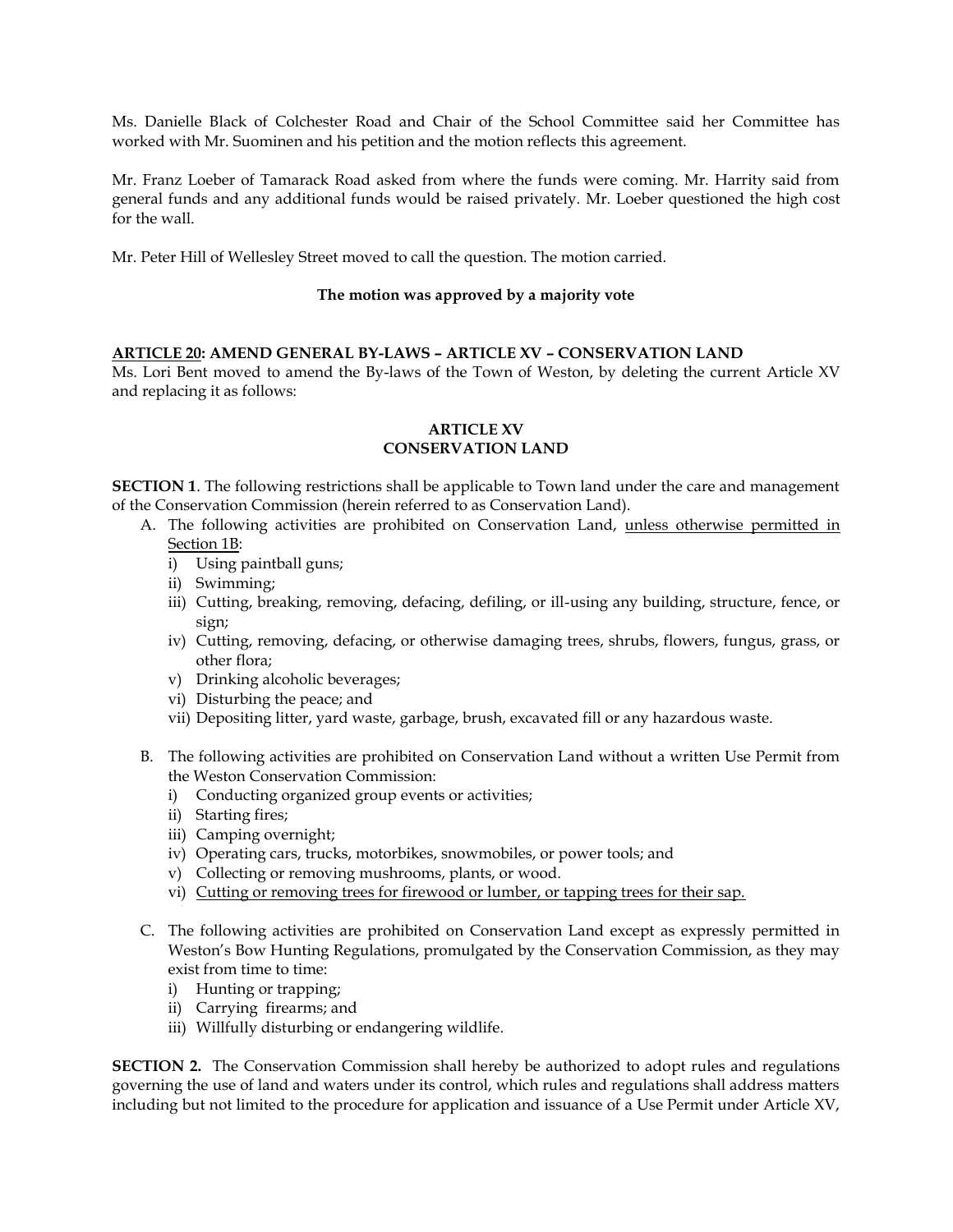Section 1(B), which process shall ensure that Conservation Land can be appropriately protected and that such a permit shall not be unreasonably withheld. It is further recognized that dog walking on Conservation Land is regulated by the provisions of Article XX of the By-Laws of the Town of Weston. Notwithstanding any provision of this section to the contrary, however, the Conservation Commission shall continue to have and exercise all authority granted to said Conservation Commission in accordance with the provisions of G.L. c.40, §8C.

**SECTION 3**. Non-Criminal Disposition. As an alternative to criminal prosecution or civil action, the Town may utilize the non-criminal disposition procedure set forth in M.G.L. Ch. 40, §21D and Article V of the By-Laws of the Town of Weston, in which case any police officer of the Town of Weston, the Conservation Commission, the Conservation Administrator, and such other persons as are authorized by the Commission shall be the enforcing person. If non-criminal disposition is used, the following fine schedule shall be applicable for any violation of this By-Law, or any regulation, order or permit issued hereunder and each day a violation exists shall constitute a separate violation:

- A. First violation: warning
- B. Second violation: \$100
- C. Third violation: \$200
- D. Fourth and subsequent violations: \$300

Mr. Peter Williams of Glen Road raised concern that the language was overly broad, particularly with Section 1B, subsection i "Conducting organized group events or activities" and moved to amend the motion to strike Section 1B, subsection i from the main motion. Ms. Bent clarified that there are large organized events that take place on conservation land and her commission is requesting that these events are made known ahead of time due to public safety concerns, but ultimately the commission encourages group activities.

The amendment failed to carry.

Mr. Keith Johnson of Pond Brook Circle moved to amend Section 1, Part C, subsection ii "Carrying firearms" to read "discharging a firearm" stating that it is a right to carry firearms.

The amendment failed to carry.

Mr. Kenneth Newberg moved to amend Section 1, Part A, subsection iv by striking "Cutting, removing, defacing, or otherwise damaging trees, shrubs, flowers, fungus, grass, or other flora" from the main motion and replacing it with "Cutting, removing, defacing, or otherwise damaging trees and shrubs." Ms. Bent clarified the intent of the language is to protect natural resources and to prohibit active destruction of flora. She continued to say that this is how the protection of conservation land and national park land is typically handled. Mr. Newberg said that words matter and he feels the whole by-law should be redrafted, instead and asked to withdraw his amendment.

The Moderator said the amendment is on the floor and needed to be voted upon. The amendment failed to carry.

Mr. George Berbeco of Bullard Road moved to call the question. The motion carried.

### **The motion was approved by a majority vote**

**Mr. Gillespie moved to adjourn the Annual Town Meeting until 7:00 p.m. Wednesday, May 13th. Seconded and passed. Town Meeting adjourned at 10:30 p.m.**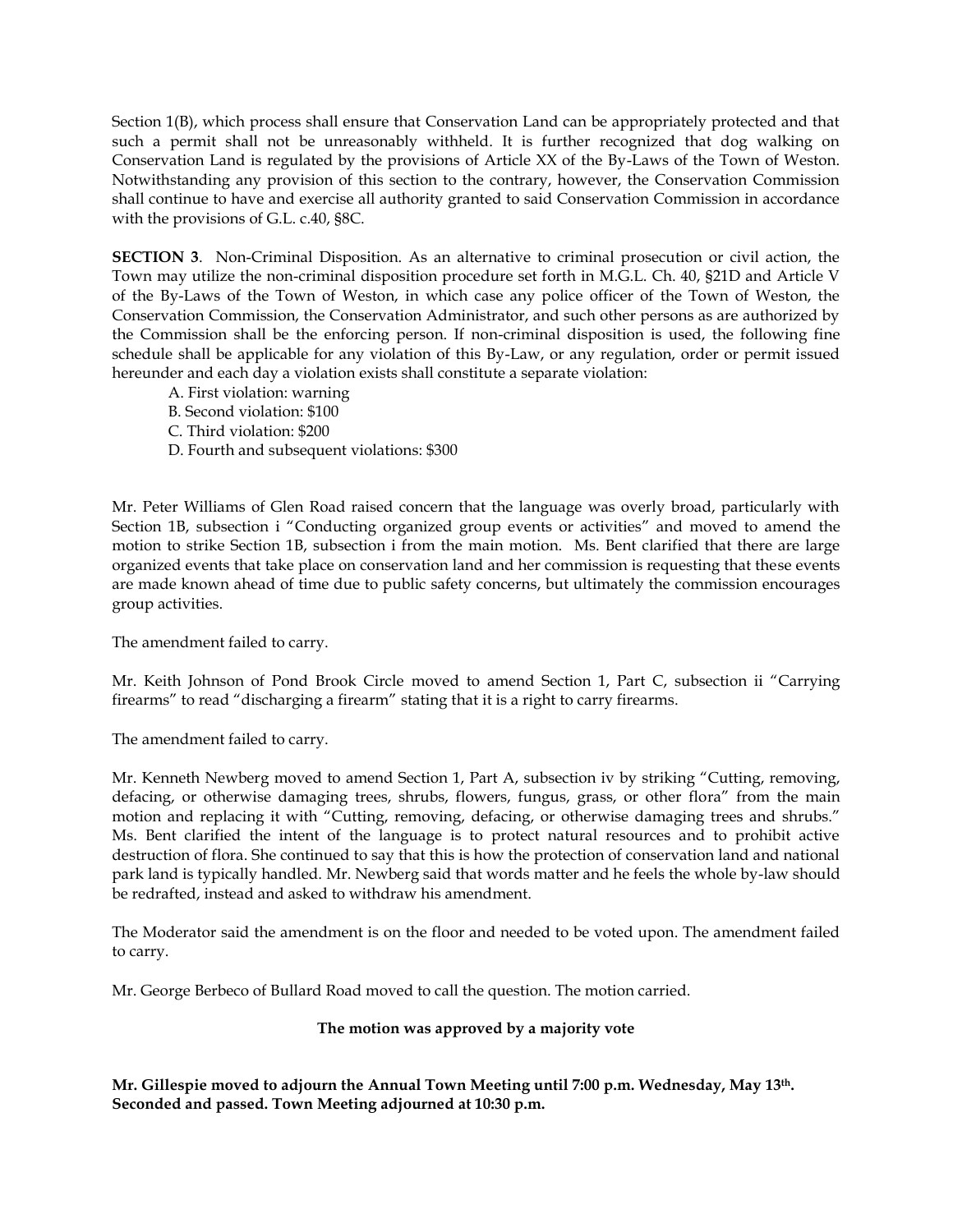### **ADJOURNED ANNUAL TOWN MEETING Wednesday, May 13, 2015**

Pursuant to a Warrant, duly served, Thomas Crane, the Moderator, called the Adjourned Annual Town Meeting to order at 7:05 p.m. in the auditorium of the Weston High School. The Moderator declared a quorum present and proceeded with the reading of the Warrant and the Return of Service.

### **ARTICLE 21: AMEND GENERAL BY-LAWS, ARTICLE XXVI – DEMOLITION DELAY**

Ms. Phyllis Halpern moved to amend the By-laws of the Town of Weston, Article XXVI, by replacing the words "six months" in the section entitled Procedure, numbers VII, VIII, IX. ii) and in the section entitled Responsibilities of the Owner, with the words "twelve months,"

Ms. Caroline Balz of Wellesley Street spoke against the article, saying that it gives the Historical Commission too broad authority without the appropriate checks and balances.

Mr. Harvey Boshart of Dean Road spoke against the article saying the proposed by-law change has not been properly vetted or discussed thoroughly. He felt the change could potentially place an undue hardship on homeowners who are interested in preservation, but may get discouraged through the process and decide to wait out the delay before demolition.

### **The motion was approved by a majority vote**

# **ARTICLE 22: AMEND ZONING BY-LAW – SECTION VI.A. – CLARIFY/LIMIT LOT CLEARING**

Mr. Alfred Aydelott moved to amend Section VI. DIMENSIONAL AND OTHER REQUIREMENTS, A. GENERAL, of the Zoning By-law of the Town of Weston by adding the following proposed subsection:

"5. No site alteration work which requires or will require a storm water permit or any zoning or other land development permit or approval shall be performed on any property until such permit or approval is obtained, including any one of the following:

- a. Approval by the Planning Board of a site plan where such approval is or will be required under the provisions of this Zoning By-law
- b. Issuance of a permit by the Storm Water Permitting Authority where such permit is required by the Storm Water By-law, Article XXVII of the By-laws of the Town of Weston.
- c. Issuance of a permit for building, demolition, or any other permit required by the Massachusetts Building Code or this Zoning By-law.

Site alteration work can be performed and is permitted once any of the above permits or approvals has been obtained by the property owner or if any of the following exceptions apply:

Exceptions:

- 1. Site alteration work or clearing which does not require a storm water permit, or site plan approval by the Planning Board, or any building permits.
- 2. Soil testing.
- 3. Routine landscape maintenance including thinning of forest, trees and vegetation.
- 4. Removal of nuisance or invasive species vegetation such as bittersweet, poison ivy, etc.
- 5. Removal of any 'prohibited plantings' as identified by the Commonwealth of Massachusetts Executive Office of Energy and Environmental Affairs, Department of Agricultural Resources.
- 6. Removal of trees or limbs which pose a threat of property damage or threat to public safety.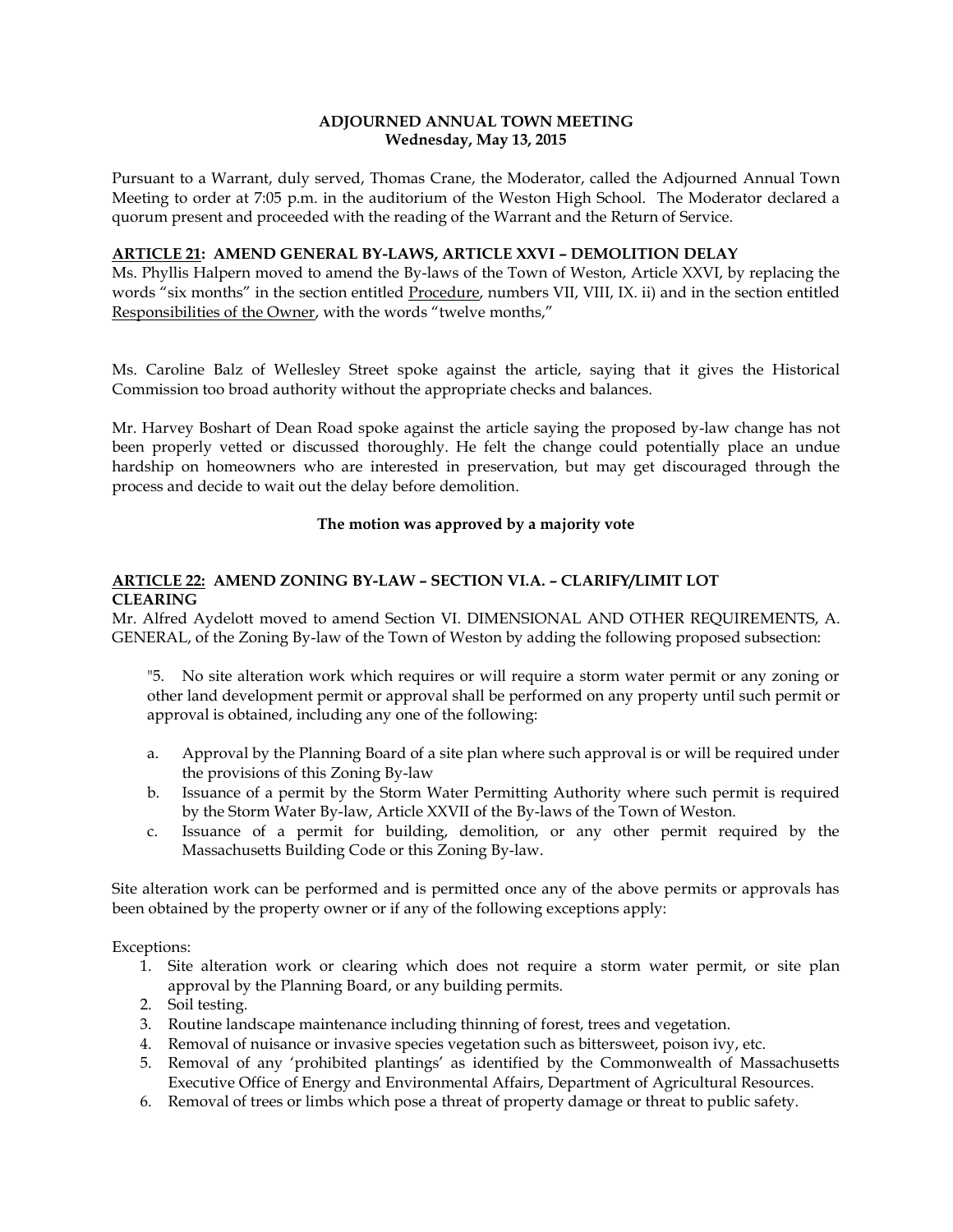- 7. Removal of any dead or dying trees or vegetation.
- 8. Any utility work both underground and overhead, including work done in maintaining, testing, inspecting or repairing existing underground services, utilities, septic systems and other structures.
- 9. Any work to provide access onto a property for any existing by-right use of the property.
- 10. Any work done on recorded easements, the purpose of which is limited to vehicular access, pedestrian access, utility service, or viewscape maintenance, provided that previous vegetation clearing in such easements has occurred with the preceding five years, and that the proposed work shall be limited to that essential for the purpose intended.
- 11. Properties in Chapter 61 status such as agricultural or forestry.
- 12. Work done in conjunction with construction, alteration or repair of a septic system pursuant to a septic permit from the Board of Health.
- 13. Removal of or planting of trees or vegetation which dangerously obstructs the view of traffic by operators of vehicles at street or driveway curves or intersections or otherwise constitutes a hazard to public safety.

If any provision of this section is violated by a property owner, then no building permit may be issued for any new or replacement dwelling for up to 9 months following the violation. All other fines or remedies to which the Town is entitled may also be imposed at the Town's discretion."

Mr. Robert Nolan of Boston Post Road asked for clarification on the civil fines and penalties. Mr. Aydelott reviewed the non-criminal disposition provision from Article V, Section 1 and 2 of the Zoning By-laws and said it would apply to this by-law, if adopted. Mr. Nolan asked for the record to reflect the provision. Town Counsel, Ms. Lauren Goldberg, said the section applies generally to the Zoning By-laws of the Town of Weston, including this if approved. Mr. Nolan moved to amend the motion to strike the last sentence "All other fines or remedies to which the Town is entitled may also be imposed at the Town's discretion." Ms. Goldberg clarified that the non-criminal disposition by-law applies to all bylaws and striking the language from this particular by-law would have no impact. Mr. Nolan withdrew his amendment.

The Moderator reminded Town Meeting that the amendment is on the floor and must be voted upon. The amended motion failed to carry.

Ms. Elizabeth Munro of Rolling Lane stating that the by-law's penalty was not strict enough to deter lot clearing moved to amend the motion to strike the second to last sentence "If any provision of this section is violated by a property owner, then no building permit may be issued for any new or replacement dwelling for up to 9 months following the violation" and replace with "If any provision of this section is violated by a property owner, then no building permit may be issued for any new or replacement dwelling for up to four years following the violation." After conferring with Town Counsel, the Moderator said that such an amendment is outside the scope and he could not accept the amendment; however the amendment could strike the language "for up to" so the sentence would read "If any provision of this section is violated by a property owner, then no building permit may be issued for any new or replacement dwelling for 9 months following the violation." Mr. Aydelott said the Planning Board agrees to the amendment.

The motion to amend the motion carried. The second to last sentence shall read as "If any provision of this section is violated by a property owner, then no building permit may be issued for any new or replacement dwelling for 9 months following the violation."

### **The motion was approved by a two-thirds majority vote**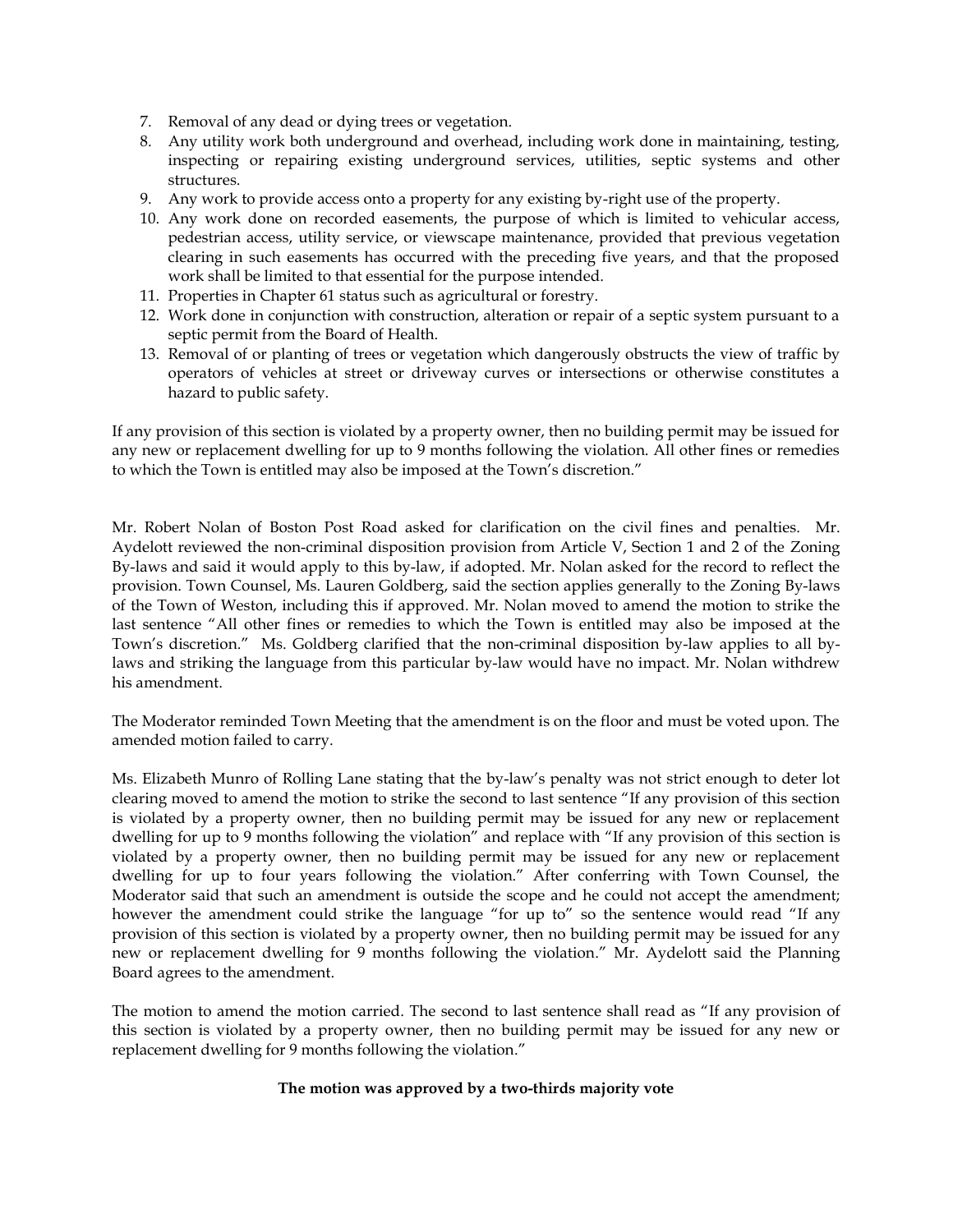### **ARTICLE 23: AMEND ZONING BY-LAW – SECTION IV.B.7. ADD A PARCEL TO RENEWABLE ENERGY OVERLAY DISTRICT**

Mr. Harrity moved to amend the Zoning By-law of the Town of Weston, Section IV.B.7. by adding a third parcel: Map #18, Parcel #28-10.

### **The motion was approved by a unanimous vote**

### **ARTICLE 24: APPROVE TAX AGREEMENT FOR SOLAR PANELS ON LANDFILL**

Mr. Harrity moved to vote in accordance with Massachusetts General Laws Chapter 59, Section 38H or any other enabling authority to authorize the Board of Selectmen to enter into a structured tax agreement with Church Street Solar LLC, its affiliate or assignee, for a term of 20 years, pursuant to which the Town will be paid a sum of money per year based on values representing the future full and fair cash value of the property upon such terms and conditions as the Board of Selectmen deems appropriate in connection with the construction and operation of a solar renewable energy generation facility installed or to be installed on property owned by the Town known as the closed landfill property, located off Church Street and shown as Assessors Map 23, Parcel 35 and Map 18, Parcel 28-10 and to authorize the Town Manager and other Town officials as may be appropriate to take such other actions as are deemed necessary to implement such agreements and effectuate the purposes of this article.

#### **The motion was approved by a unanimous vote**

# **ARTICLE 25: AUTHORIZE LONG TERM LEASE OF "40 ACRE FIELD"**

Mr. Coburn moved to authorize the Board of Selectmen to enter into a lease agreement for purposes consistent with its current uses for a term not to exceed thirty (30) years, and upon such terms and conditions as it deems appropriate, in accordance with M.G.L. Ch. 30B, Section 16, on all or a portion of the land held for municipal purposes located at 90 Wellesley Street; shown as Assessors Map 33, Parcel 5; and described in a deed recorded with the Middlesex South Registry of Deeds as Book 16775, Page 411, comprising 35.66 acres.

In Mr. Coburn's explanation of the article, he stated that the Board of Selectmen has appointed a Housing Production Plan Steering Committee to review potential sites for the development of affordable housing, including areas of 40 Acre Field, and this investigation will be occurring during the remaining time on the existing three-year lease with Land's Sake Inc.

Mr. George Berbeco of Bullard Road asked if the motion can be amended to indicate the agreement with Land's Sake Inc. Mr. Harrity said the Town cannot name a tenant.

Mr. John Sallay of Wellesley Street moved to amend the first line of the main motion to add after the word "agreement" and before the words "for a term" the following: "for the purposes consistent with its current uses" in order to ensure that the land in its entirety would be used solely for agricultural use. Town Counsel Ms. Lauren Goldberg said the proposed amended language would operate as a restriction on the executive authority of the Board of Selectmen to craft the Request For Proposals for a tenant in its attempt to limit the use of the land. Ms. Goldberg continued to explain that the article as written was done specifically so that there is flexibility to allow for additional municipal use, if needed and per the authority of the Selectmen, or to lease a portion of the land. Mr. Sallay explained the purpose of the wording is to make sure that the 30 year lease is consistent with the current use and is intended to restrict the Board of Selectmen's authority without a vote of Town Meeting.

Mr. Hugh Jones chairman of the Housing Partnership spoke against the amendment stating that he has had conversations with Land's Sake where the idea of coexisting affordable housing was well received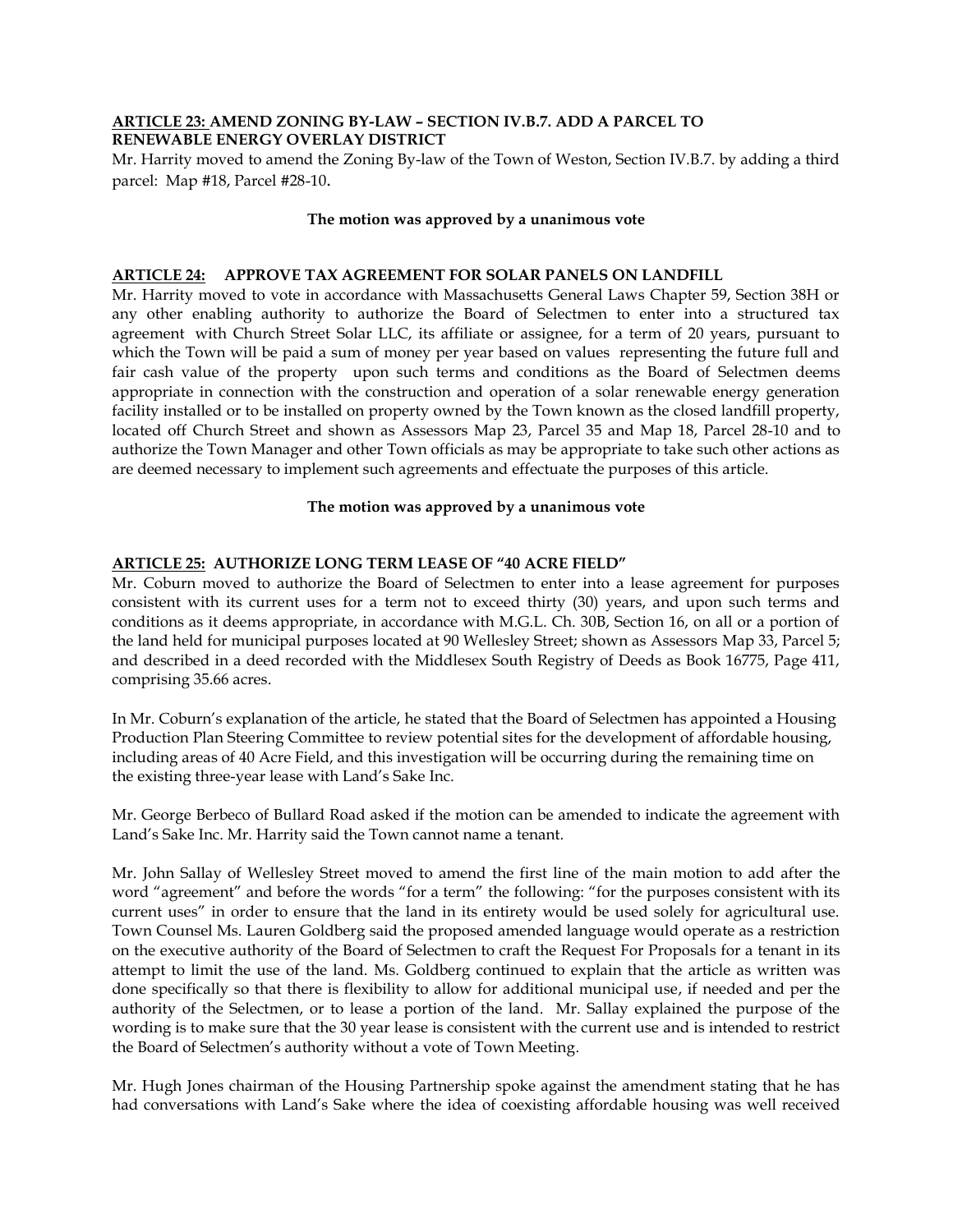and that it is common to the have dual use in other towns. Mr. Jones continued to explain that the amendment would prohibit the Town from working with Land's Sake Inc. on finding common ground.

Mr. Coburn said the amendment would have no impact as the Selectmen's intent is to continue to use the land as it is currently.

Mr. John Fiske of French Road asked if the amendment is necessary because the explanation of the article is very clear in stating the Selectmen are seeking a long term agreement to continue agricultural and educational use of the land. The Moderator said the Selectmen agreed that the amendment did not affect the original motion.

The amended motion failed to carry.

Mr. George Berbeco asked to amend the motion. While he was writing his suggested amendment, the Moderator took a comment from the floor on Article 25 as written in the warrant.

Mr. Zachary Sadek of Stony Brook Road moved to call the question. The motion carried.

### **The motion was approved by a majority vote**

Mr. Neil Levitt of Church Street made a point of order and requested a legal reading from Town Counsel with regard to the legality of the Moderator's decision to proceed with the main question while an amendment was being drafted. The Moderator said Mr. Levitt could make a motion to reconsider Article 25. Mr. Levitt declined.

# **ARTICLE 26: AUTHORIZE TRANSFER OF MUNICIPAL PURPOSES LAND TO THE CONSERVATION COMMISSION**

Mr. George Bates moved that the Town authorize the transfer from the Board of Selectmen for general municipal purposes to the Conservation Commission for conservation purposes, the following parcels of land:

- One parcel known as 0 Deer Path Lane and shown as Assessors Map 43, Lot 42-90, and described in a deed recorded with the Middlesex South Registry of Deeds as Book 842, Page 76, comprising approximately 0.3 acres;
- One parcel known as 0 Church Street and shown as Assessors Map 18, lot 13 and described in a deed recorded with the Middlesex South Registry of Deeds as Book 5750, Page 23 and Book 6088, Page 507, comprising approximately 0.81 acres;

and to authorize the Conservation Commission to record notice of such action at the Middlesex South Registry of Deeds.

Mr. Coburn explained that the land in question was not suitable for building due to significant wetlands.

Mr. Bates explained that the Church Street lot is wetlands, but Deer Path Lane was not, and further that there was a third parcel, 0 Terrace Street, that is in the warrant but removed from the motion because it had the potential to be developed.

Mr. Jim Polando of Merriam Street and chair of the Housing Production Plan Steering Committee said it was his understanding that this article would be passed over so that his committee could review the potential of the three parcels before it is given over to conservation use forever. He asked that the article be defeated.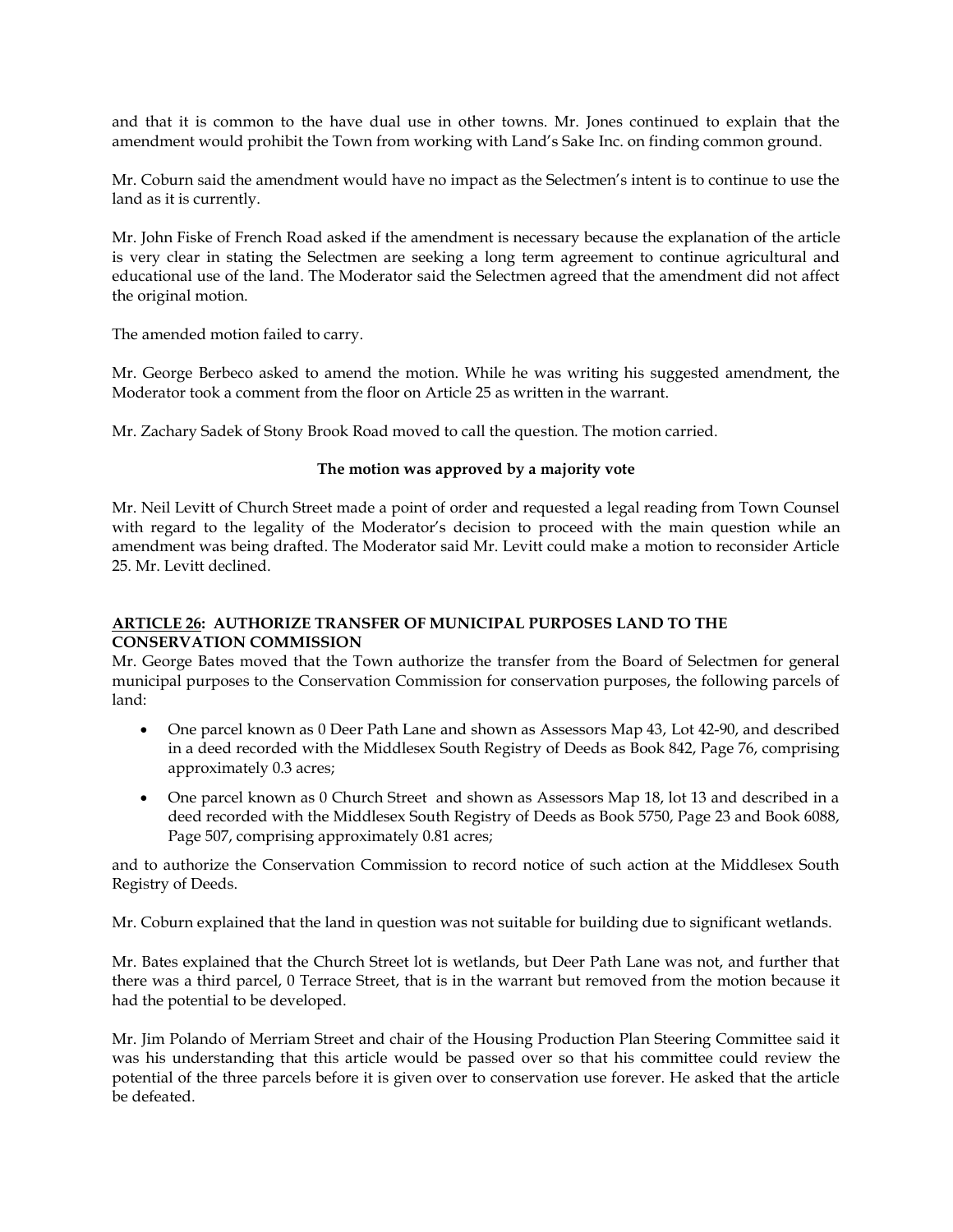## **The motion was approved by two-thirds majority vote as declared by the Moderator**

### **ARTICLE 27: APPROPRIATE FOR FISCAL YEAR 2016 COMMUNITY PRESERVATION COMMITTEE OPERATING BUDGET**

Mr. Stephen Ober moved that the Town hear and act on the report of the Community Preservation Committee on the Fiscal Year 2016 Community Preservation budget and appropriate or reserve the following amounts from the Community Preservation Fund as set forth below.

Appropriations from fiscal year 2016 estimated annual revenues – \$117,000 for Community Preservation Committee administrative expenses

Reservations from fiscal 2016 estimated annual revenues –

\$432,000 for the acquisition, creation and preservation of open space including land for recreational use;

\$262,000 for the acquisition, preservation, rehabilitation and restoration of historic resources; and

\$262,000 for the creation, preservation and support of community housing

#### Appropriations for Debt Service Payments –

\$235,017 from the Community Housing Reserve for the expansion of the Brook School Apartments, as approved under Article 19 of the May 2004 Annual Town Meeting; and

\$432,675 from the Open Space Reserve for the purchase of the Case Estates land, as approved under Article 1 of the November 8, 2006 Special Town Meeting.

#### **The motion was approved by a majority vote**

### **ARTICLE 28: APPROPRIATE FOR OPEN SPACE – CHARLES RIVER INVASIVE SPECIES REMOVAL**

Ms. Bent moved that the Town transfer \$10,000 from the Unallocated allocation of the Community Preservation Fund for open space purposes under the Community Preservation Program to preserve a section of the Charles River in Weston by removing invasive weeds, including all related incidental costs; to be spent under the direction of the Town Manager.

#### **The motion was approved by a unanimous vote**

### **ARTICLE 29: APPROPRIATE FOR LAND FOR RECREATIONAL USE – COMMUNITY GARDENS REHABILITATION AND EXPANSION**

Mr. Bates moved that the Town transfer \$15,000 from the Unallocated allocation of the Community Preservation Fund for land for recreational use under the Community Preservation Program for the rehabilitation and expansion of the Community Gardens, located at 0 Merriam Street, Assessors Map 17, Parcel 96, for recreational purposes, and all incidental costs related thereto; to be spent under the direction of the Town Manager.

Ms. Isabella Jancourtz of Gun Club Lane moved to amend Article 29 to require that a path at least four (4) feet wide be included on the border between the existing Community Gardens and the new row of garden plots for which this appropriation is sought.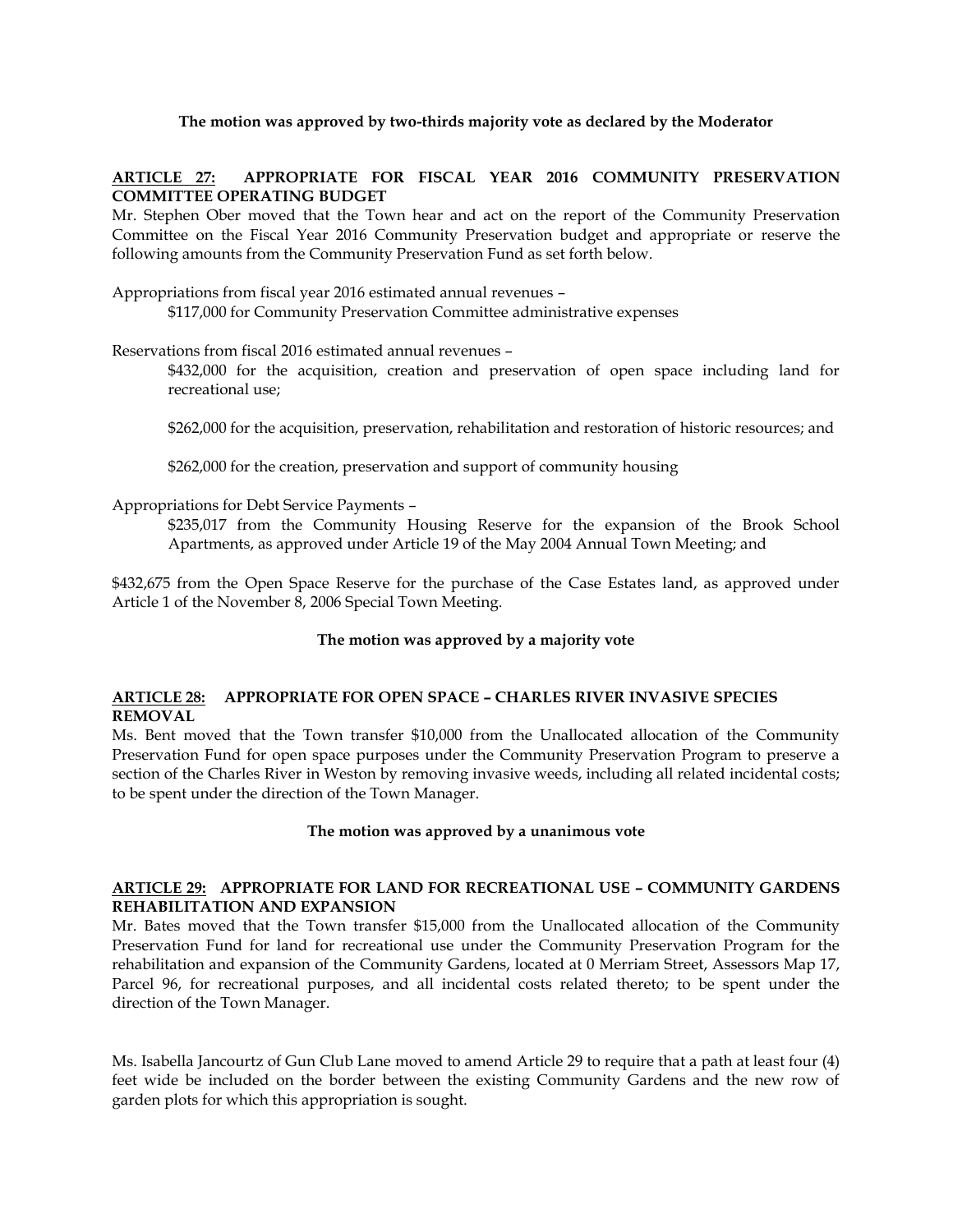Mr. Bates said the amendment is good but not necessary and the pathways can be done with the amount that is being requested.

The amended motion failed to carry.

### **The motion was approved by a majority vote**

#### **ARTICLE 30: APPROPRIATE FOR LAND FOR RECREATIONAL USE – DICKSON RIDING RINGS FENCE RESTORATION**

Mr. Joseph Berman moved to appropriate \$25,000 for land for recreational use under the Community Preservation Program for the restoration of the Ruth B. Dickson Memorial Riding Rings fences, located at 0 Concord Road, Assessors Map 16, Parcel 3, for recreational purposes, and all incidental costs related thereto; to be spent under the direction of the Town Manager, and as funding therefor, to transfer from the Unallocated allocation of the Community Preservation Fund.

### **The motion was approved by a majority vote**

### **ARTICLE 31: APPROPRIATE FOR HISTORIC RESOURCES – 20 YOUNG ROAD**

Mr. Stephen Wagner moved that the Town transfer \$255,000 from the Historic Resources allocation of the Community Preservation Fund to authorize the Board of Selectmen to acquire by purchase, gift, eminent domain or otherwise for historic resource purposes under the Community Preservation Program the fee or other interests in land and structures, which may be a historic preservation restriction, on all or a portion of the property previously known as 20 Young Road, as may have been modified pursuant to an Approval Not Required plan dated January 26, 2015, which contained 3.67 acres, more or less, in the Town of Weston, Massachusetts, and more fully described in a deed recorded in the Middlesex South Registry of Deeds in Book 64603, Page 47, dated December 3, 2014, said restriction to be held, managed and controlled by the Historical Commission and/or Board of Selectmen.

### **The motion was approved by a majority vote**

### **ARTICLE 32: APPROPRIATE FOR COMMUNITY HOUSING – REGIONAL HOUSING OFFICE & HOUSING STAFF SUPPORT**

Mr. Coburn moved that the Town that the Town transfer \$16,347 from the Community Housing allocation of the Community Preservation Fund for community housing purposes under the Community Preservation Program in order to provide funds needed to participate in a regional housing services office and for staff assistance for the creation, preservation, and support of community housing; to be spent under the direction of the Town Manager.

#### **The motion was approved by a majority vote**

**A motion to dissolve the Adjourned Annual Town Meeting was made, seconded and adopted at 9:55 p.m.**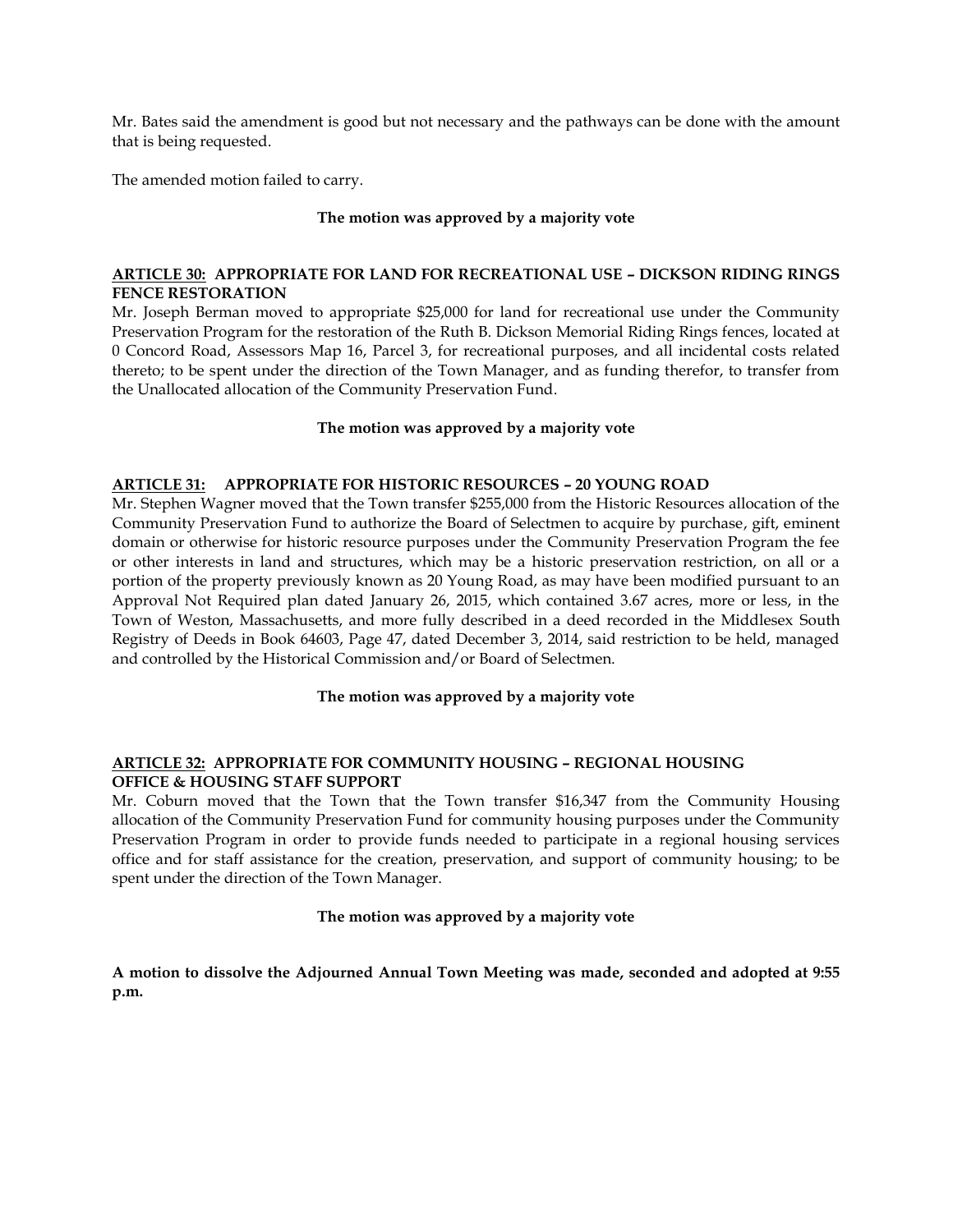### **SPECIAL TOWN MEETING November 30, 2015**

Pursuant to a Warrant, duly served, Thomas Crane, the Moderator, called the Special Town Meeting to order at 7:10 p.m. in the auditorium of the Weston High School. The Moderator declared a quorum present and proceeded with the reading of the Warrant and the Return of Service.

The Moderator welcomed visitors and outlined the change in procedures to be followed. A Majority vote was taken on the procedural changes to the Town Meeting format. The Moderator appointed tellers and the Town Clerk swore them to their duties.

### **ARTICLE 1: AMEND FISCAL YEAR 2016 OPERATING BUDGET**

Mr. Douglas Gillespie moved to amend the following line items in the Fiscal Year 2016 Operating Budget adopted under Article 3 of the 2015 Annual Town Meeting, by raising and appropriating additional sums and reducing amounts as follows:

|                                     | Changing From | Changing To | Difference |
|-------------------------------------|---------------|-------------|------------|
| Insurance-Unemployment Compensation | \$100,000     | \$130,000   | \$30,000   |
| Land Use, Planning & Inspectional   |               |             |            |
| Services - Expenses                 | 183.740       | 215.949     | 32,209     |
| School Department - Salaries        | 32,246,404    | 32,152,529  | (93, 875)  |

### **The motion was approved by a unanimous vote**

# **ARTICLE 2: INCREASE REQUIRED SIGNATURES FOR CITIZENS' PETITIONS SUBMITTED WITH RESPECT TO ANNUALTOWN MEETINGS FROM 10 TO 100 (SUBMITTED BY CITIZENS' PETITION)**

Mr. Harvey Boshart moved to authorize the Board of Selectmen to petition the General Court for special legislation to increase from 10 to 100 the number of signatures necessary to place an article on the warrant by petition for an Annual Town Meeting, as set forth below; provided, however, that the General Court may make clerical or editorial changes of form only to such bill, unless the Board of Selectmen approves amendments to the bill prior to enactment by the General Court, and provided further that the Board of Selectmen is hereby authorized to approve amendments which shall be within the scope of the general public objectives of this petition; or take any other action relative thereto.

### **"An Act Relative to the Town of Weston Town Meeting**

**Section 1.** Notwithstanding the provisions of section 10 of chapter 39 of the General Laws or of any other general or special law to the contrary, the board of selectmen of the town of Weston shall insert in the warrant for an annual town meeting all subjects the insertion of which shall be requested of it in writing by 100 registered voters of the town.

**Section 2.** This act shall take effect upon passage."

Town Counsel Ms. Lauren Goldberg explained what a Special Act of State Legislation entails with regard to a matter coming back to the town for the annual election ballot approval.

Ms. Isabella Jancourtz moved to amend the main motion to require a simple majority ballot vote at a Town of Weston election to accept any special legislation of the General Court relative to Article 2.

Mr. Michael Harrity member of the Board of Selectmen says the Selectmen take no position on the article itself and secondly has no objection to the amendment.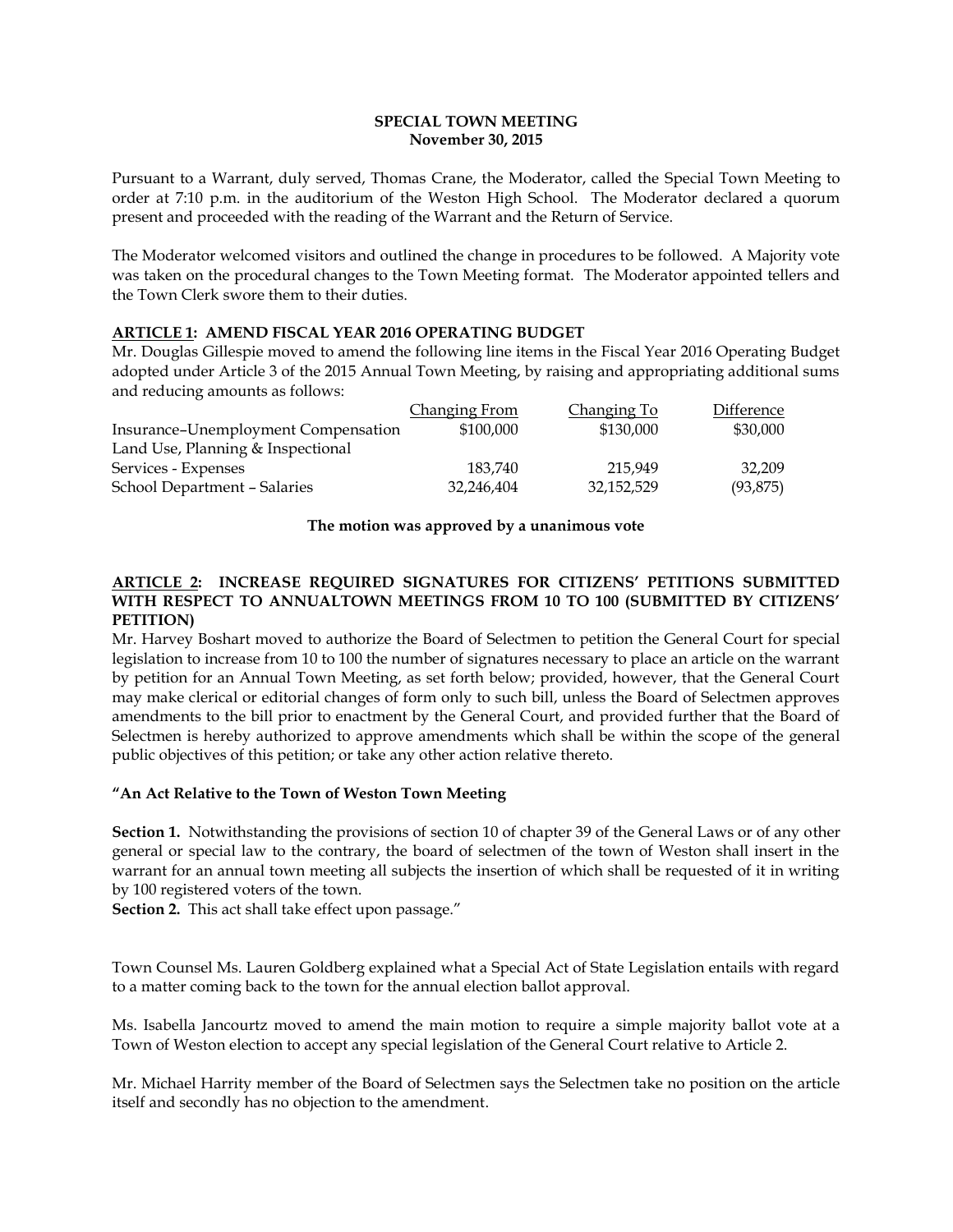Mr. Boshart spoke against the amendment saying that it suggests something is wrong with Town Meeting.

The amended motion passes by a majority vote.

### **The motion FAILED by a majority vote Standing Vote Count - YES: 130; NO: 142**

#### **ARTICLE 3: APPROPRIATE ADDITIONAL FUNDING FOR LAMSON PLAYGROUND**

Mr. Matthew Schulman moved to raise and appropriate \$25,000 for the completion of a playground at Lamson Park, Town House Road, including the purchase and installation of new playground equipment, and all incidental costs related thereto; to be spent under the direction of the Town Manager.

Mr. Christopher Houston explained to Town Meeting that the playground concept design that was presented to the 2014 Annual Town Meeting turned out to not be feasible and the design that is currently being reviewed by the Recreation Commission is different, and so, the vote this evening will serve to gauge how the Town views the new design. A no vote would mean that a new design would be developed and yes vote would mean that the Recreation Commission would move forward with the current design plans.

Mr. Henry Stone of Wellesley Street and member of the Historical Commission spoke against the article stating that it is not consistent with the open space of Town Green and surrounding historic areas.

Mr. Alfred Aydelott of Crescent Street and member of the Planning Board spoke against the article due to several site logistics and drastic reduction of the open space within Lamson Park.

Ms. Patricia Siek of Merriam Street and a member of the Daughters of the Revolution said no playground should be built on the historic land where Weston's military men mustered during the Revolution.

Mr. Alex Selvig of Ash Street spoke in favor of the article stating that a playground is needed in the Town Center, and the design that is currently being considered has an additional \$65,000 in privately raised funds.

Ms. Elly Pendergast of Wellesley Street and member of the Recreation Commission spoke against the article saying that the playground should be moved to the newly acquired Case Estates in order to accommodate the larger design.

Mr. Zachary Berk of Boston Post Road spoke in favor of the article saying that the current design is not much larger than the concept that was presented in 2014.

Mr. Eric Rosenthal of Lincoln Street spoke to the history of the land with respect to how residents care for it and the future of the Town, and said that the Town's future should be interpreted by the history but not bound by it.

Ms. Betsy Flanagan of Windsor Way said that playgrounds are vital for the community and in particular for the Town Center, but more so, the current playground design is an opportunity for a broader agespan of children to play in one space, which is helpful to families with multiple children.

Mr. Peter Hill of Wellesley Street moved to call the question. The motion carries.

### **The motion FAILED by a majority vote**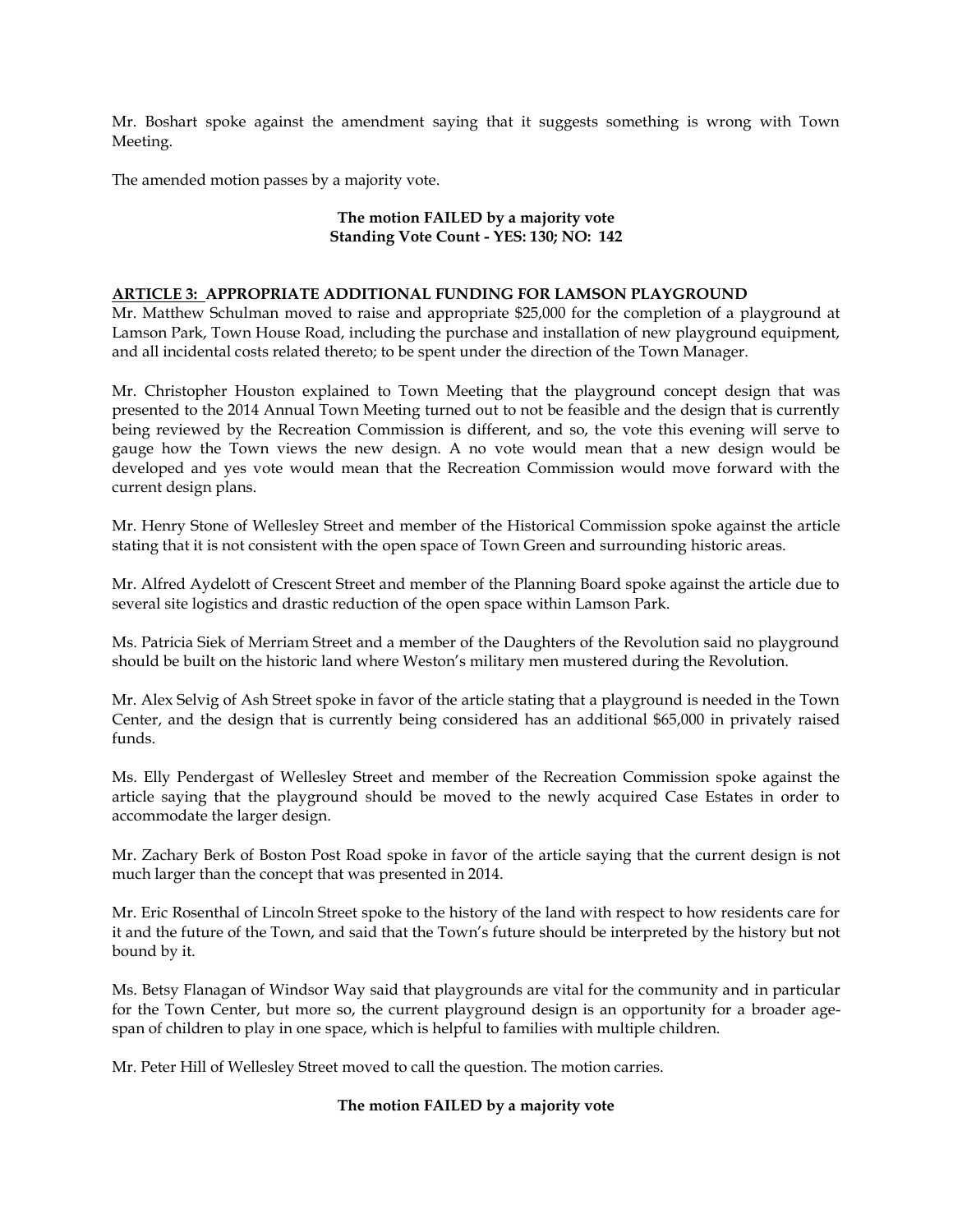**ARTICLE 4: APPROPRIATE FOR COMMUNITY HOUSING – ANALYSIS OF POTENTIAL ADDITIONAL HOUSING AT BROOK SCHOOL APARTMENTS AND ON PRIVATE PROPERTY** Mr. Michael Harrity moved that Article 4 be passed over and so disposed of.

#### **The motion was approved by a majority vote**

# **ARTICLE 5: APPROPRIATE FOR COMMUNITY HOUSING – ANALYSIS OF POTENTIAL ADDITIONAL HOUSING ON OTHER MUNICIPAL PROPERTY**

Mr. Harrity moved that Article 5 be passed over and so disposed of.

### **The motion was approved by a majority vote**

# **ARTICLE 6: APPROPRIATE FOR THE INVESTIGATION OF IMPROVEMENTS TO WESTON'S HISTORIC TOWN CENTER**

Mr. Harrity moved to appropriate \$105,000 to investigate physical improvements to Weston's historic Town Center, generally located along Boston Post Road between Linwood Avenue and School Street, along Church Street between Boston Post Road and Town House Road, and along Town House Road, including all related incidental costs; to be spent under the direction of the Town Manager; the money so appropriated to be raised through taxation and by transferring \$45,000 from the Unallocated allocation of the Community Preservation Fund.

### **The motion was approved by a majority vote**

### **ARTICLE 7: APPROPRIATE FOR LAND FOR RECREATIONAL USE –WALKWAY ON WINTER STREET**

Mr. Andrew Keehn moved that the Town transfer \$250,000 from the Unallocated allocation of the Community Preservation Fund for the creation of a walkway on Winter Street and the completion of a walkway on Brown Street for land for recreational use under the Community Preservation Program for the creation of a walkway on Winter Street for recreational purposes, including all related incidental costs; to be spent under the direction of the Town Manager, and, further, to authorize the Board of Selectmen to acquire, by purchase, gift or eminent domain, fee or easement interests as may be required to create said walkway or foot path.

Mr. Keith Johnson of Pond Brook Circle and member of the Finance Committee spoke against the article because to costs do not support the benefits.

Ms. Nina Danforth of Wellesley Street spoke against the article because there is no clear plan in place and a better cost analysis needs to take place.

Mr. Gary Farmer of Weston Road in Wellesley and a member of the Board of Winter Gardens Homeowners Association spoke in favor of the article stating that the development is landlocked and has about 15-20 school children who would be served by the sidewalk.

Mr. Franz Loeber of Tamarack Road moved to call the question. The motion carries.

**The motion FAILED by a majority vote Standing Vote Count - YES: 65; NO: 67**